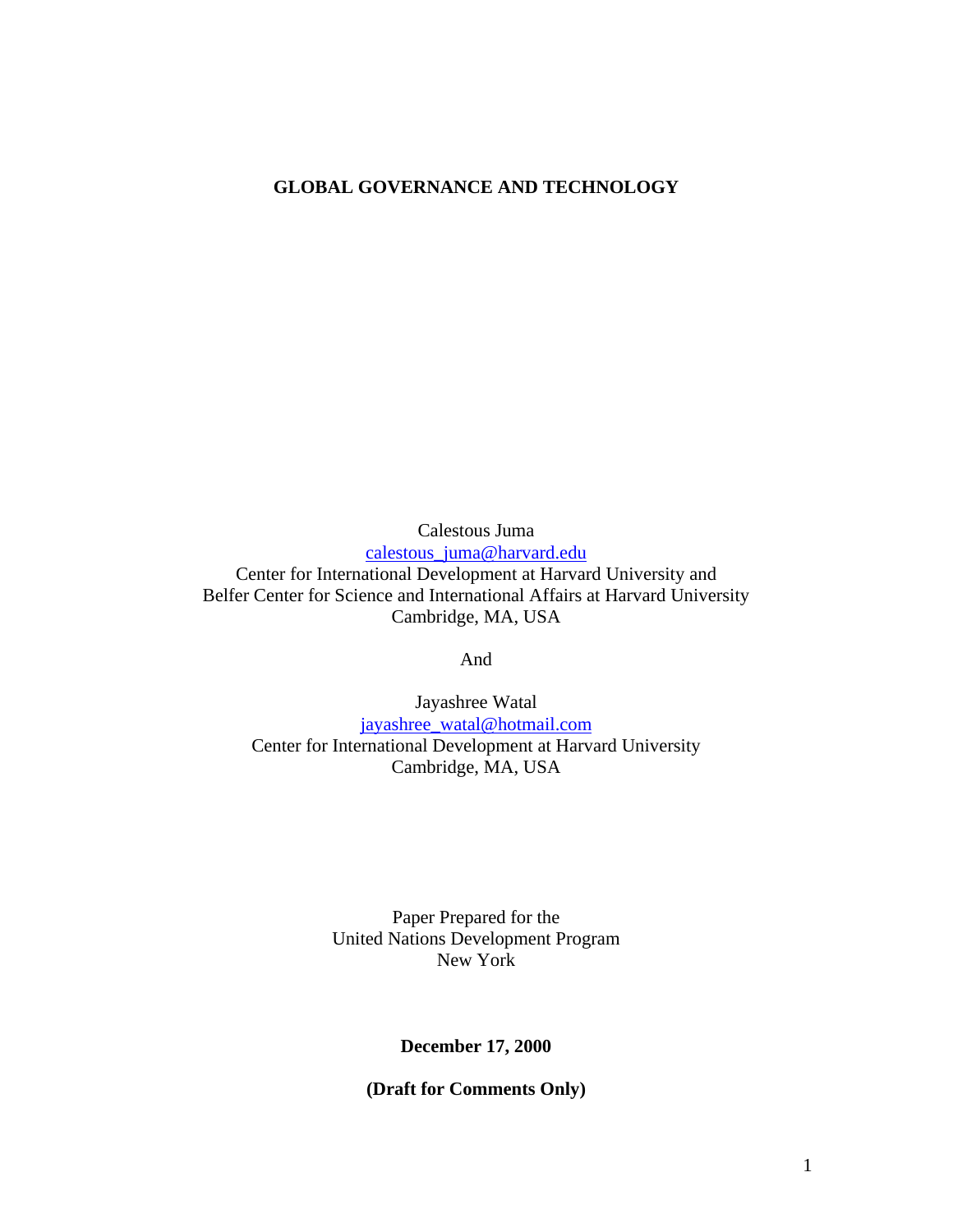# **CONTENTS**

### **INTRODUCTION**

### **1. PRODUCT LIFE CYCLE ANALYSIS OF TECHNOLOGY FLOWS**

- **1.1 Generation**
- **1.2 Diffusion**
- **1.3 Consumption**
- **1.4 Limits of the linear model: the new genetic divide**

### **2. GLOBAL INSTITUTIONAL ARRANGEMENTS: A FUNCTIONAL ANALYSIS**

- **2.1 Guidance and advocacy**
- **2.2 Rule-making**
- **2.3 Scientific and technical advice**
- **2.4 Research, development and technical assistance**
- **2.5 Monitoring and reporting**
- **2.6 Operations**

### **3. FOSTERING INSTITUTIONAL INNOVATION**

## **3.1 Policy guidance**

*Link science, technology and human development Undertake policy research Build policy analysis capacity Promote global policy advocacy Refocus institutional mandates Improve decision-making processes* 

### **3.2 Strategic considerations**

*Provide strategic guidance Forging technology alliances Create incentives for innovation*

### **3.3 Institutional commitment**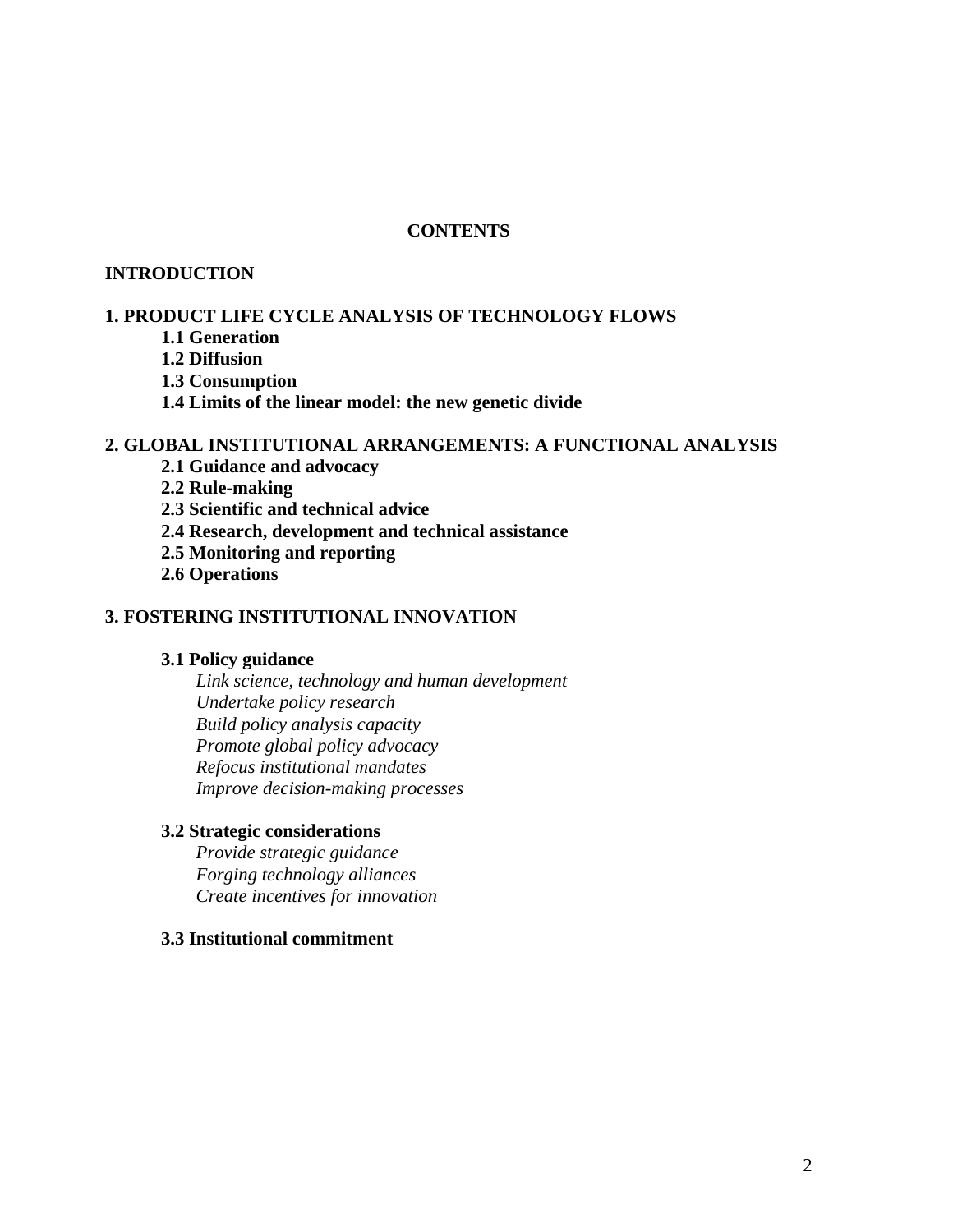### **Introduction**

Rapid globalization of firms and markets is leading inexorably to the globalization of rules governing business. Many of these global rules on international trade, environment or security relate to technology. Technology plays a major role in economic and human development and can help the poor in the developing world. The most important decisions taken by the international community are taken within intergovernmental organizations (IGOs). Promoting international development is one of the tasks of many IGOs. The growing recognition of the role of science and technology in international development raises a number of questions on the ability of these institutions to promote growth in developing countries.

An examination of sectors such as health, agriculture and environment reveal a bewildering array of international organizations but little success in technology development programs. Many of them have turned their attention to advocacy over narrower issues such as the presumed impact of intellectual property protection on development, in general, and human welfare, in particular. This attention represents the interest of these organizations to engage with issues related to technology. However, the approaches have not always been very informative due to the limited understanding of the complex issues related to technology development. From this broad frame we derive a subsidiary argument that the failure to outfit technology to the needs of the poor countries is largely a result of the current inadequacies in the global governance system to guide the process of technological change.

By definition, IGOs are comprised of the representatives of nation states. It is the nation state or groups of nation states that are the most important actors in the global governance of technology. The most active of these actors is, not surprisingly, the governments of the important net exporters of technology, notably the United States (Braithwaite and Drahos). Increasingly, however, global attitudes toward technology are being shaped by important non-governmental organizations (NGOs), especially as non-state actors start to play a greater role in global governance. It is also important to place the role of NGOs in perspective, in terms of their importance in channeling flows of technology to developing countries to meet their human development requirements.

Human development has been defined in the Human Development Report, 2001 outline (draft 1.xi.00) as including the choices of people to live long healthy lives, to be knowledgeable, to enjoy a decent standard of living, to participate in the life of a community, to enjoy political freedoms and personal security. The Human Development Index compiled every year as a part of this report takes into account life expectancy, educational attainment and adjusted real income. Technologies are continuously being generated that affect, albeit to a varying degree, almost all facets of human development such as improved health, nutrition, education or environment.

Certainly, the richer countries have greater access to these new technologies and products. This is evidenced by the strong correlation between per capita income and the human development index, although the causality could run in both directions.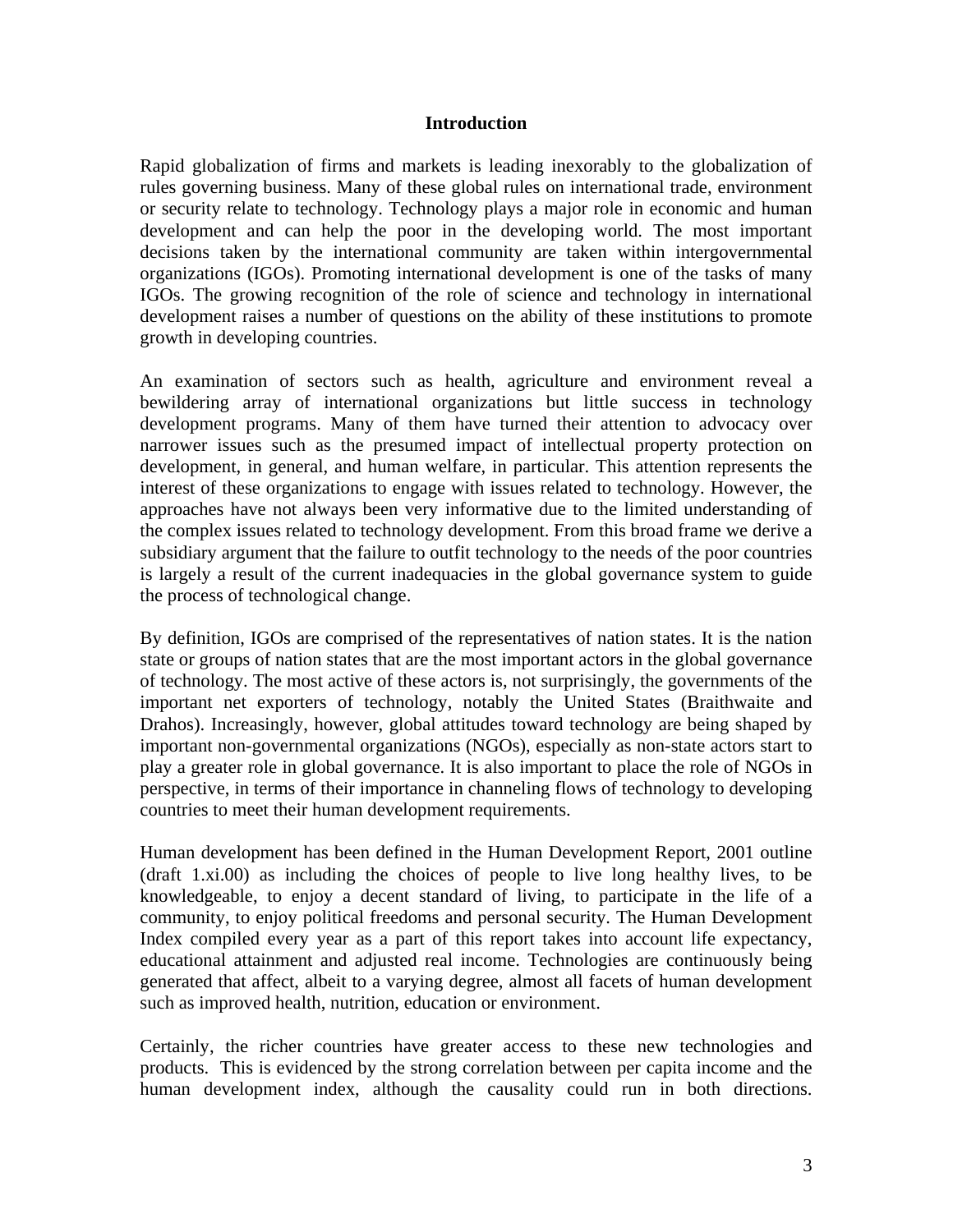Sometimes, a vast improvement in human outcomes can be made through low-level technologies available in the public domain. There is every reason to adopt such technologies widely to achieve the ends of improved human development, however, we are not discussing this set of technologies in this paper. We focus our attention on rapidly evolving technologies that help human development and that are vastly improving the quality of life in the developed world. The question we address in this paper is whether the decisions taken by the international community are helping make these new technologies available or helping develop other appropriate technologies for meeting the human development needs in developing countries, in particular the poorest of such countries.

It is a fair generalization that thus far the generation of technology has been confined to a few countries and is becoming increasingly capital-intensive, making it more difficult for developing countries to catch up. Also, more and more R&D is increasingly originating in the private sector (Sagasti, 2000). The private companies that produce new goods and services that improve human outcomes are motivated, like others in the private sector, by higher sales revenues and profits for their shareholders. These companies expend huge amounts on R&D and capture the returns to such expenditures by staying ahead of the competition, using a number of different means. These include intellectual property protection, continuing innovation, secrecy, and lead time lags.

In this context, the most important intellectual property rights are patents and trade secrets, although copyrights, design rights and trademarks can also be used to deter competition. Patents, considered to be the most important means of appropriating returns to R&D only, were prized in only a few sectors such as pharmaceuticals and specialized chemicals (Levin et al, 1987), however, today, biotechnology and information and communication technologies (ICT) are sectors where patents are also considered important. It must be understood that secrecy would be the preferred mode of protection, and patents are used where secrecy cannot be maintained, either because of regulatory approvals or ease of duplication. Even in the sectors where patents are important, secrecy is used where possible<sup>1</sup>.

Countries also have competitive strategies in technological development and use different public policy instruments at the national and international level. An example of national level instruments is the provision of public funding to achieve higher levels of competence in certain key areas such as biotechnology. An example of international level instruments is the position of the net technology exporters in the negotiations on the WTO agreement to respect intellectual property rights i.e. Trade-related aspects of Intellectual Property Rights (TRIPS) or more recently in the negotiations on the Biosafety Protocol. These strategies deliberately aim to consolidate or improve the competitive advantage over rival countries in the use of commercially viable technologies.

 $\overline{a}$ 

 $1$  For example, the know-how to manufacture drugs such as penicillin or cefaclor is kept secret, and these drugs are difficult to duplicate even in developing countries with no patent protection and efficient generic drug industries. Indian pharmaceutical companies had to purchase the new technologies for penicillin and took more than ten years to reverse engineer cefaclor (Lanjouw, 1998).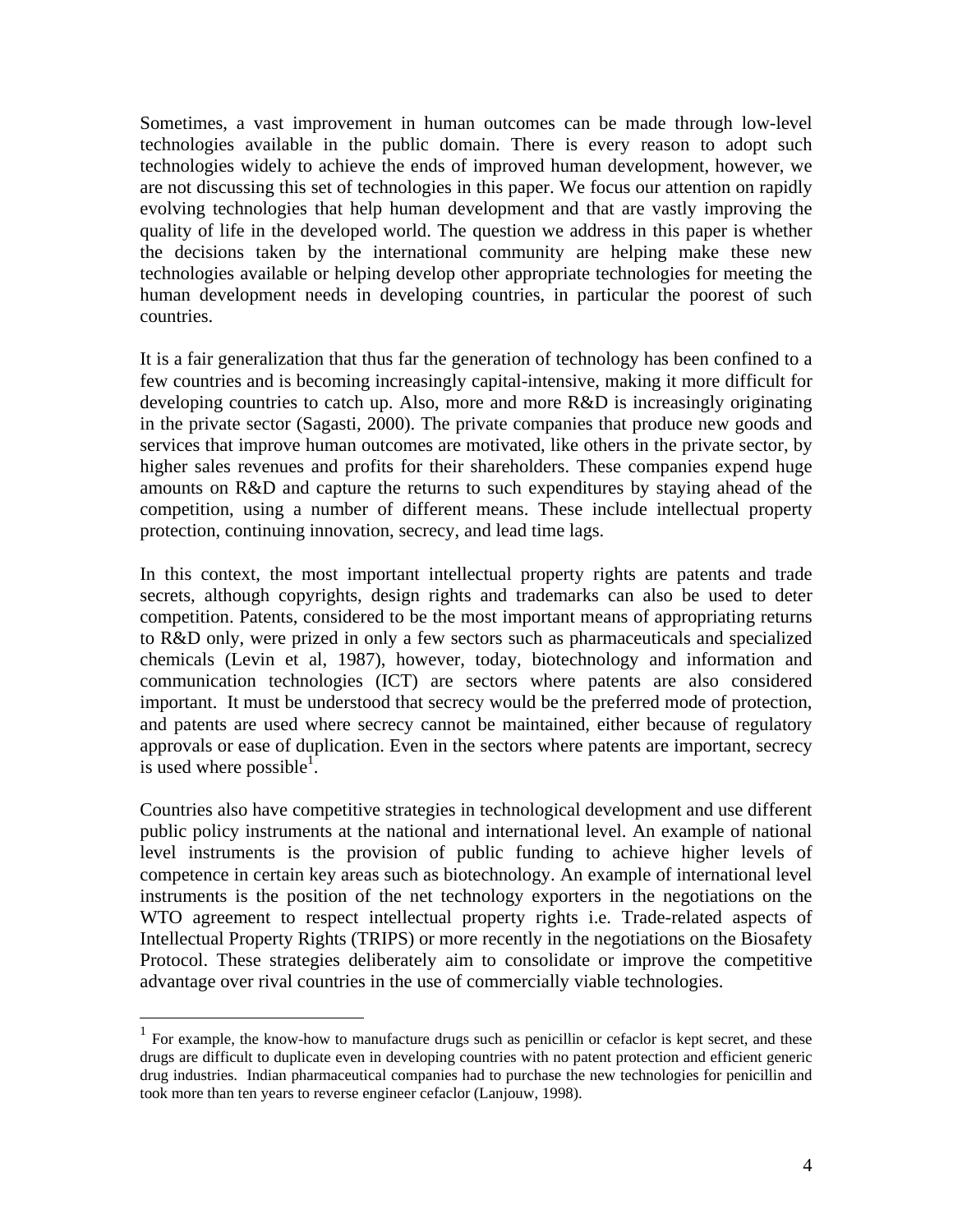### **1. PRODUCT LIFE CYCLE ANALYSIS OF TECHNOLOGY FLOWS**

Technology is generated or developed to solve particular problems. It is then adopted, adapted for adoption or otherwise diffused or made accessible through the production of intermediate or final products. Such products are then made available for consumption through market or non-market mechanisms. It is this stylized framework of generation, diffusion and consumption that is useful in evaluating what the objectives of the international community should be in relation to technology for human development.

### **1.1 Technology generation**

It is evident that the international community should help generate new technologies that help solve the human development problems that face the majority of the poor in the developing world. So, what kind of decisions made thus far at the international level have affected the generation and diffusion of technology? It is not possible to provide a general answer to this question, however, evidence from a number of sectors and regimes illustrate the dynamics associated with the product cycle approach to global technological development. For instance, in the area of health, it has been recorded that very little R&D being done by the private research-based pharmaceutical industry is done on tropical diseases (Kremer, 2000a). Indeed, motivated by profit, there are no incentives for the pharmaceutical industry to develop such medicines.

The following two tables show the diseases that are largely endemic in developing countries and the relative importance of some selected diseases in terms of a proxy for the size of the market. These tables reveal the stark differences in the pharmaceutical R&D priorities of developing and developed countries. Research-based pharmaceutical companies in the developed world focus their efforts, for instance, on disease conditions such as cardiovascular, cancer or diabetes. These are clearly not the priorities for the poor countries, whose global share of these diseases is less than 10%. Not surprisingly, private pharmaceutical companies in India that are investing larger amounts in R&D are similarly motivated by profit and are also focusing on diseases such as diabetes or cancer with large global markets and perhaps also higher effective demand locally. Only 16% of the current research or development expenditures in India is targeted at tropical diseases or LDC markets, about half of which was focused on developing more suitable products for LDC markets in global disease conditions (Lanjouw and Cockburn, 2000).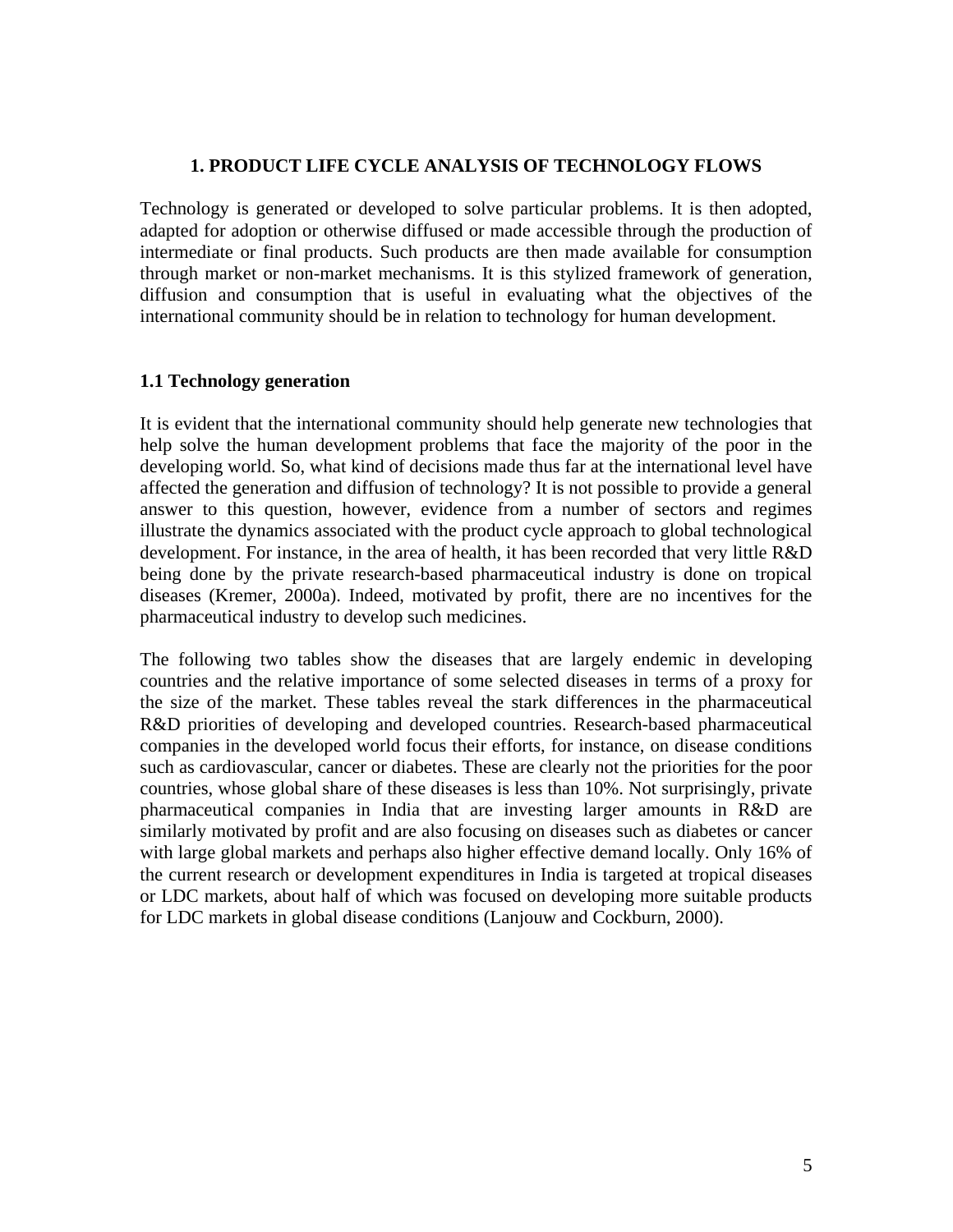**Table: 1.1** 

| <b>Disease</b>                   | <b>DALYs</b><br>(Thousands, 1998) | <b>Deaths per Year</b><br>(Thousands, 1998) |
|----------------------------------|-----------------------------------|---------------------------------------------|
| Chagas Disease **                | 588                               | 17                                          |
| Dengue**                         | 558                               | 15                                          |
| Ancylostomiasis and Necatoriasis | Na                                | na                                          |
| Japanese Encephalitis*           | 502                               | 3                                           |
| Lymphatic Filariasis**           | 4,698                             | $\boldsymbol{0}$                            |
| Malaria**                        | 39,267                            | 1,110                                       |
| Onchocerciasis-river blindness** | 1,069                             | $\boldsymbol{0}$                            |
| Schistosomiasis**                | 1,696                             | $\overline{7}$                              |
| Tetanus*                         | 12,950                            | 409                                         |
| Trachoma*                        | 1,255                             | $\boldsymbol{0}$                            |
| Trichuriasis                     | 1,287                             | 5                                           |
| Trypanosomiasis**                | 1,219                             | 40                                          |
| Leishmaniasis**                  | 1,707                             | 42                                          |
| Measles*                         | 30,067                            | 882                                         |
| Polio*                           | 213                               | $\overline{2}$                              |
| Syphilis*                        | 4,957                             | 159                                         |
| Diphtheria*                      | 181                               | $\sqrt{5}$                                  |
| Leprosy**                        | 393                               | $\overline{2}$                              |
| Pertussis*                       | 13,047                            | 342                                         |
| Diarrhoeal Diseases*             | 72,742                            | 2,212                                       |

• = treatment available for these diseases.

\*\* = WHO offers research grants of \$50,000 for the invention of vaccines/medicines for these diseases.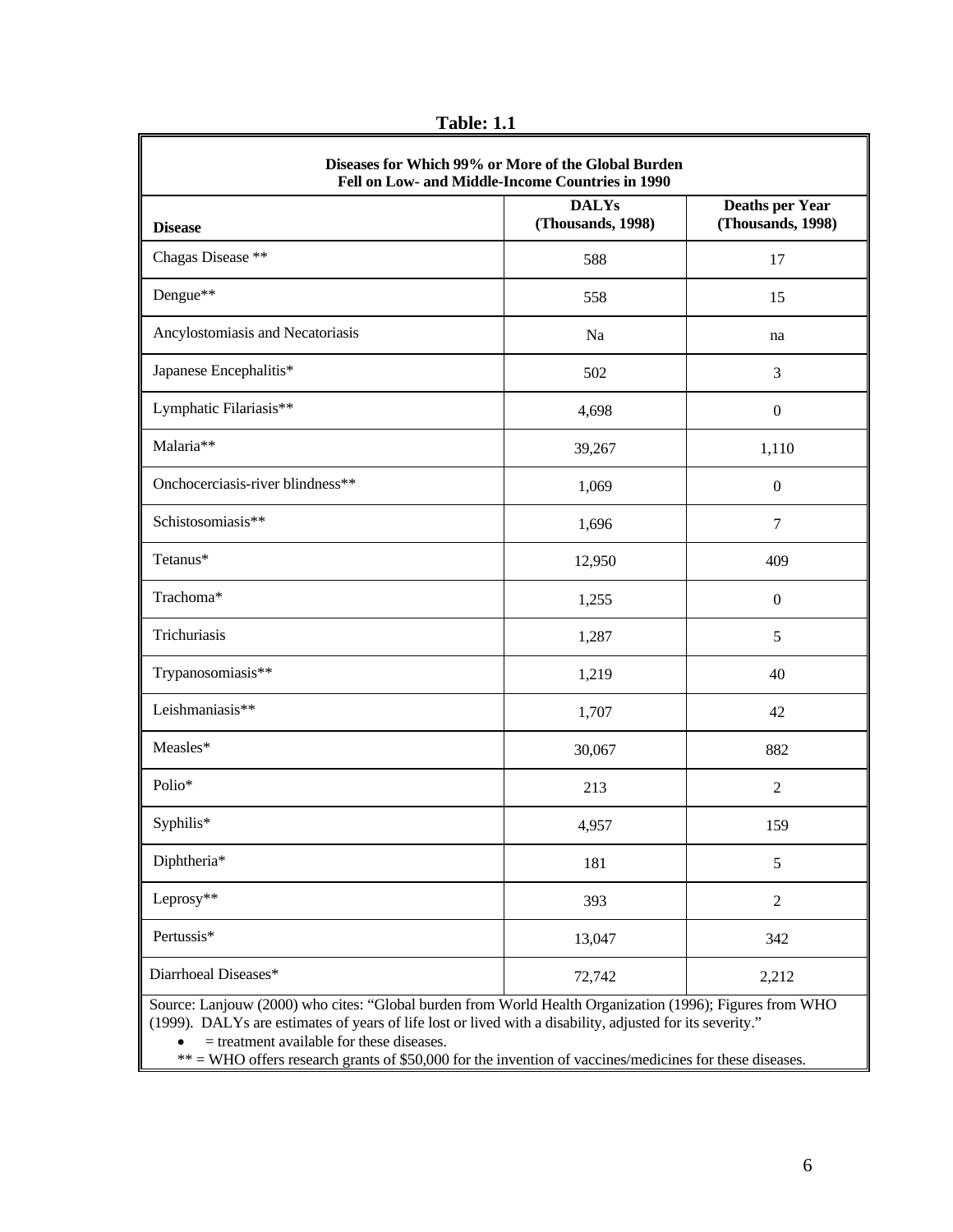| <b>Selected Disease Categories</b><br><b>Share of Market in Rich Countries</b><br>&<br><b>Importance in Poor Countries</b> |                                                                                      |                                                            |  |
|----------------------------------------------------------------------------------------------------------------------------|--------------------------------------------------------------------------------------|------------------------------------------------------------|--|
|                                                                                                                            | Of Global DALYs Lost, Rich<br><b>Countries' Expenditure-Weighted</b><br><b>Share</b> | <b>Of Poor's DALYs</b><br>Lost, Share of<br><b>Disease</b> |  |
| Cardiovascular                                                                                                             | 91%                                                                                  | 10%                                                        |  |
| Cancers                                                                                                                    | 94%                                                                                  | 5%                                                         |  |
| <b>Diabetes Mellitus</b>                                                                                                   | 96%                                                                                  | 1%                                                         |  |
| Infectious & Parastic                                                                                                      | 38%                                                                                  | 21%                                                        |  |
| HIV/AIDs                                                                                                                   | 49%                                                                                  | 6%                                                         |  |
| Malaria                                                                                                                    | 0%                                                                                   | 4%                                                         |  |

**Table 1.2** 

Source: Lanjouw (2000) who notes:

"Weighted percents use 1990 Per-capita Drug Expenditure times DALYs in 1998. Source: The World Health Report 1999, WHO, for disease statistics. IDMA (1994) for expenditures."

(These two charts were presented by Prof. Jean O. Lanjouw and at the NIH, September 19, 2000).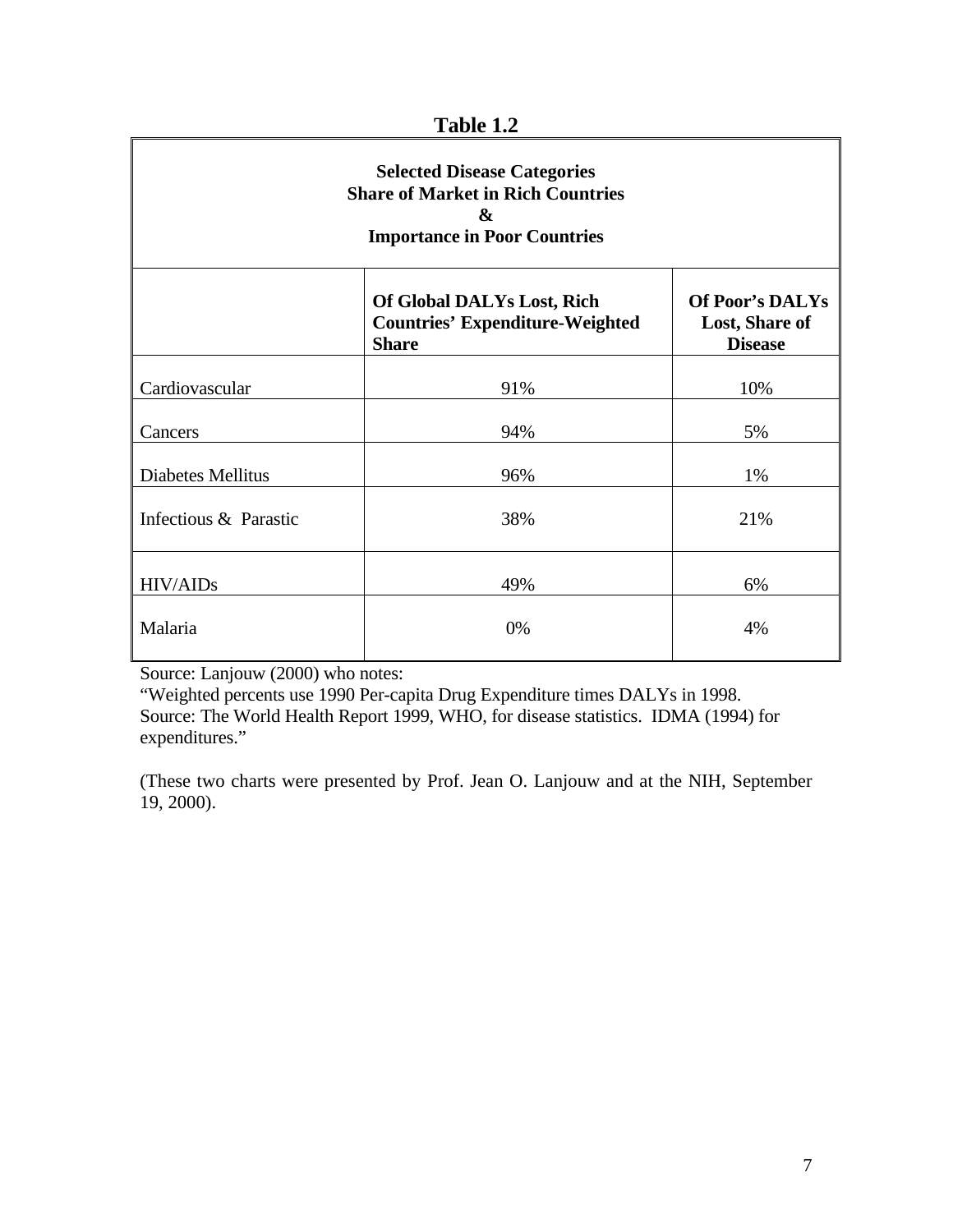More has been done by the international community in generating appropriate R&D for agriculture in developing countries, although most of the past efforts were guided by the imperative of the Cold War (Perkins, 1997). This research is in large measure due to the success of the Consultative Group for International Agricultural Research (CGIAR) and its network of International Agricultural Research Centers (IARCs) and the National Agricultural Research Systems (NARS) located throughout the developing world. In recent years, there has been a shift of agricultural R&D spending from the public to the private sectors, beginning with the developed countries. There are, however, some major concerns on the generation and diffusion of new technologies even in the area of agriculture. Just as in other sectors, here too, new technologies are increasingly being developed only in a few developed countries and in a few large, research-based multinational companies. The recent mergers and acquisitions in the life sciences sector has given rise to fears of market power for seeds being concentrated in a few companies (Human Development Report, 1999). Yet, each jurisdiction only considers the effect on domestic competition of such mergers and acquisitions and generally no developing country has a voice in such matters.

However, knowledge of the existing agricultural technologies is more widespread in the developing world, where there is also a predominance of state-funded research. This gives rise to optimism in the generation of appropriate research for tropical agriculture relative to that for combating tropical diseases. Some of this optimism was dampened by the widespread fears raised by the "terminator" technology (Box 1.1). However, it is not clear that the international community, guided in this case mostly by NGO activists, necessarily considered the scientific and economic arguments fully before deciding to disfavor this technology.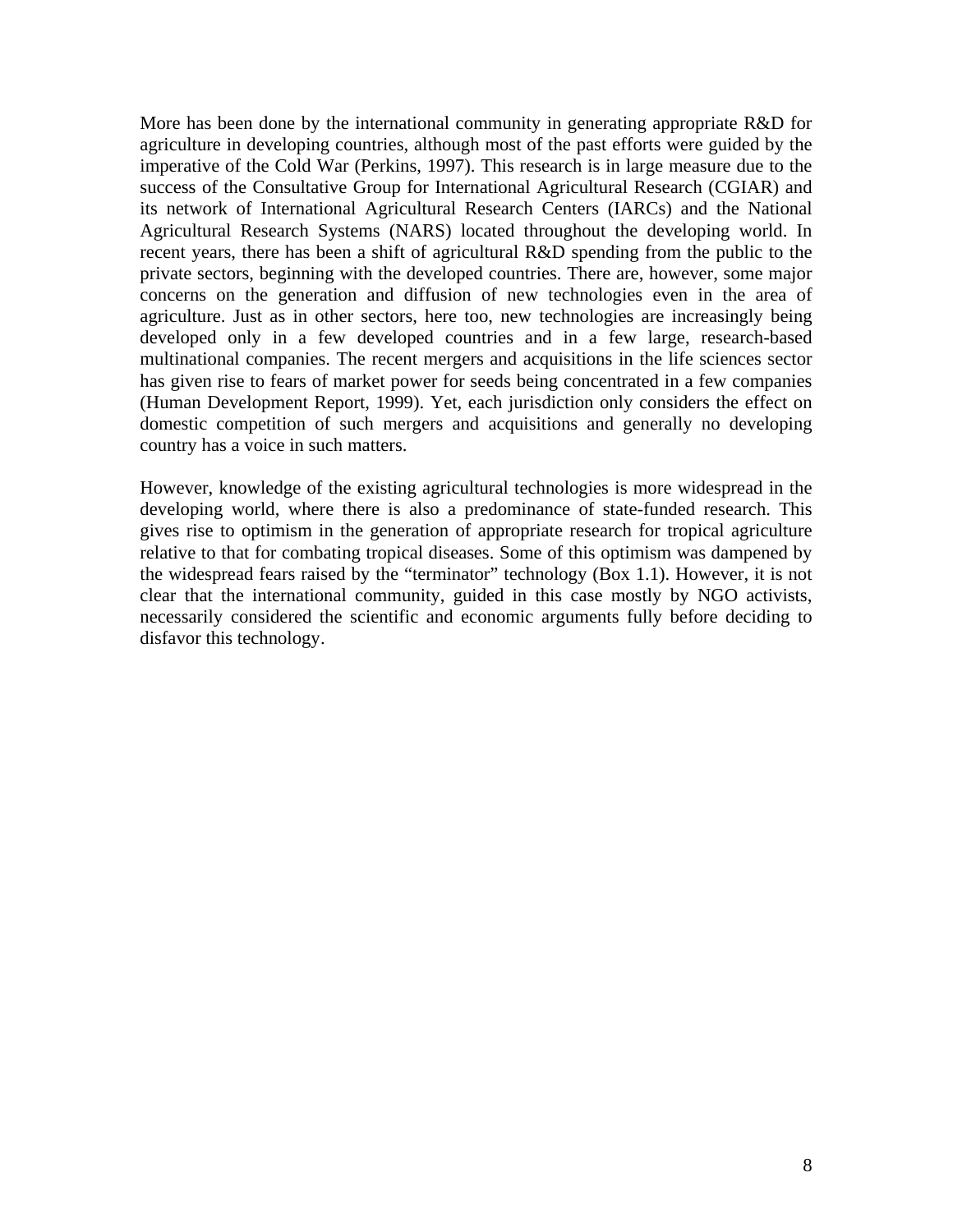#### **Box 1.1 Plant variety protection vs. technological protection – the case of 'terminator' seeds**

In 1998, leading NGOs focused world attention on a patent over an invention in genetic engineering (US patent no. 5,723,765) owned jointly by a US seed company, Delta and Pine Land, and the US Department of Agriculture, that was creatively dubbed the "terminator." This invention, and other patented inventions in this group, more generally called Genetic Use Restriction Technologies (GURTs), can potentially transform plants to ensure that the resulting plant varieties either do not produce their own seeds, thus forcing the farmer to repurchase the protected seed in the next crop season (variety-GURTS or V-GURTs), or do not express some particular traits unless "switched on" through the application of a proprietary chemical (trait-GURTs or T-GURTs). V-GURTs are somewhat similar in effect to hybrids, which do not reproduce seeds of the original quality. Farmers world over, including in developing countries, have already been using hybrid seeds in certain important crops, such as maize and rice, for decades now by re-purchasing such seed for every crop season. However, importantly breeders can use hybrid seed for breeding other varieties by independently discovering the parent lines. The debate on GURTs has focused attention on "biological" protection that exceeds the time-limited, narrower intellectual property protection, including patents, available so far for plant inventions. Unlike hybrids, GURTs may be difficult and expensive to copy and can potentially extend to most, if not all, plants, preventing seed germination altogether. It is expected that GURTs would especially target crops where hybrids are not feasible, not readily accessible to private sector or relatively ineffective e.g. rice, wheat, soybean, cotton. However, GURTs are still at laboratory stage and are unlikely to be commercialized for at least five years. On the other hand, such technology, if successfully developed, could promote private investment in crop research. This is because IPRs on plants are extremely difficult to enforce even in developed countries, thus raising problems on the appropriability of the returns to R&D. This issue becomes very important with the relatively larger investments on genetic engineering than made in the past for traditional plant breeding. Thus, private research-based seed companies would opt to use such technologies, as they did hybrids.

However, reports on the "terminator" have raised alarm in developing countries that the farmer's practice of saving and re-planting seed or using it for breeding new varieties could be effectively nullified even in countries that choose to allow this as an exception in their patent or PBR laws. Subsistence level farmers, it is argued, cannot afford to purchase expensive seed for every crop season. The possible effects on agricultural biodiversity through non-generation of farmers' varieties or through gene drift of the V-GURTs-incorporated seeds to other traditional crops being grown in neighboring fields, thus rendering them sterile, has created further panic in developing countries. The IARCs, supported by the CGIAR system and the Rockefeller Foundation, were the first to decide not to incorporate into their breeding material any genetic system designed to prevent seed germination. Reacting to public opinion, Monsanto announced in late 1999 a voluntary commitment not to use V-GURT type of technologies. But suspicions of large multinationals involved in this research continue as no one has forsaken T-GURTs so far, and, in this case, important genetic traits in plants would be activated only with the use of an external chemical catalyst, usually the company's proprietary chemical. This would not only make farmers re-purchase seeds every year but also purchase the company's chemicals. Moreover, with the continuing mergers of multinational companies engaged in the 'life-sciences' sector, it is feared that there may not be competing substitutes to effectively limit the market power conferred by "technological" protection.

Rational economic behavior should make plant innovators price the seed that can be effective for several generations higher than the seed that is valid for a one-time use only. Therefore, even small farmers who do purchase seed commercially, could decide to purchase GURT seeds on say, a one-time trial basis, if they see economic benefits as being higher than the costs. No farmer would be forced to purchase these seeds and traditional varieties will continue to be used. Some of the environmental concerns expressed over the "terminator technology" appear legitimate. However, induced sterility will need to reduced through biological containment strategies and the challenge for the international community should be how to ensure that adequate remedial measures are taken against such potential environmental threats, while not condemning the technology altogether. The international community should give better guidance to developing country policy makers so that they are able to properly evaluate the scientific and economic analysis and not be rushed into taking the wrong decisions.

Source: Watal (2001); Kremer (2000b)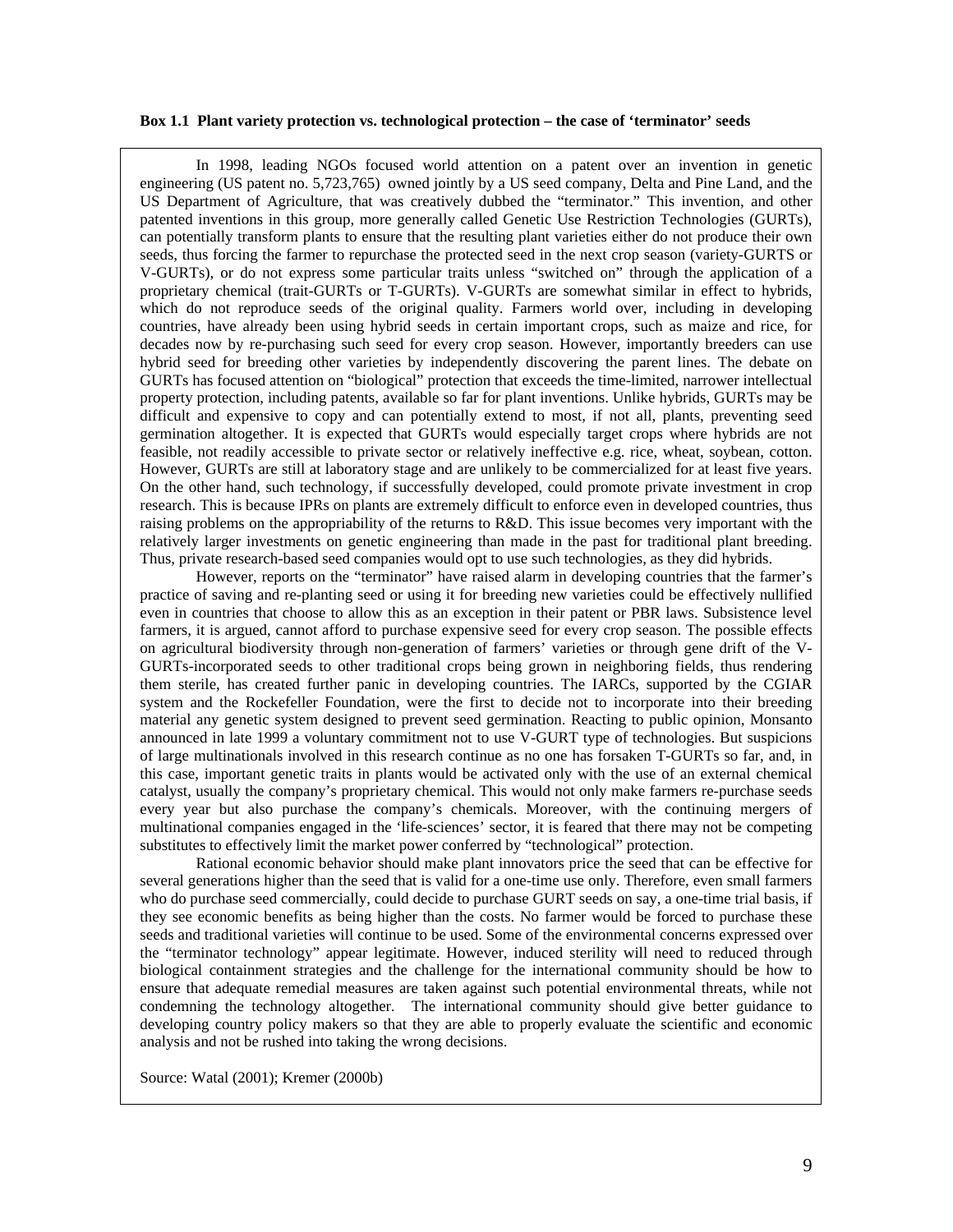### **1.2 Technology diffusion**

When new technologies are generated, albeit primarily for developed country markets, which are useful for or have the potential to be successfully adapted to address important human development needs of the impoverished, it is clear that the international community should do its best to see that such technologies and products are widely disseminated in the developing world. For instance, if biotechnology has the potential to improve health and nutrition levels in developing countries via genetic engineering of staple foods eaten by the poor, the global community should do everything to ensure that this potential is realized.

## **Box 1.2 Vitamin-A enriched rice**

In the late 1990's two European scientists, Dr. I. Potrykus of the Swiss Federal Institute of Technology, Zurich and Dr. Peter Beyer of the University of Freiburg, Germany, succeeded, with funding from the Rockefeller Foundation, the European Union and the Swiss Federal Institute of Technology, in genetically engineering rice with daffodil genes to produce vitamin-A enriched rice. This rice has become known as 'golden rice' because of its rich, golden yellow color. Facing a maze of patents and proprietary materials needed to develop and test this rice variety, the two scientists entered into an agreement with the Anglo-Swiss company, Zeneca (now Syngenta). This agreement facilitates the development and testing of a commercially viable variety, with the expertise and proprietary technologies of Syngenta. Under this agreement, the two scientists have the right to share 'golden rice' with public-sector rice breeding programs to develop new varieties for dissemination to poor farmers in developing countries, generously defined as those earning less than US\$10,000 per year from the sale of 'golden rice'. Syngenta has the commercial rights in all countries but has agreed to support the humanitarian objectives of the program. It must be noted that this definition would practically cover all farmers in the developing world. Syngenta will profit from sales of 'golden rice' in developed countries and from sales to farmers in developing countries whose incomes are higher than U\$10,000 per year.

With the hue and cry on patents, in August 2000 Monsanto, the agricultural products arm of the Pharmacia group, announced that it would make all its agricultural genetics technologies available on a royalty-free basis to scientists working on the development of 'golden rice' and other vitamin A rice varieties (Financial Times, August 4, 2000). It is not clear how many Monsanto patents are required to be used in the course of development and testing of all vitamin-A rice. Some claim it is as low as five and that two other private companies, Aventis and Dupont have important patents that have not been similarly surrendered (www.rafi.org).

The rhetoric from the pro-GM crop and anti-GM crop interest groups has clouded some real lessons. It is by sheer happenstance that 'golden rice' has become the flagship project for the biotechnology industry, which the other side opposes as unwarranted. It is because of the effectiveness of the anti-GM lobby that Syngenta and Monsanto have more readily agreed to surrender of its commercial rights in the developing world. 'Golden rice' can be the success story of public-private partnerships as it is being developed for use in developing countries with public and private funding and efforts. No country, no farmer, no consumer will be forced to adopt, grow or consume this rice. NGOs can play a constructive role in following through with the promise of this technology and ensure its effective availability and affordability. Yet there is no international forum to bring together these various actors and arbitrate their differing points of view. The rhetoric and half-truths from both sides, freely available on the Internet, would leave developing country policy makers more confused than enlightened. The atmosphere could be clouded by the entry of new approaches to producing Vitamin A using other methods. Policy guidance on this issue could benefit from technology assessment efforts which would provide comparisons of the competing technology.

Source: www.ft.com, www.rockfound.org and www.rafi.org.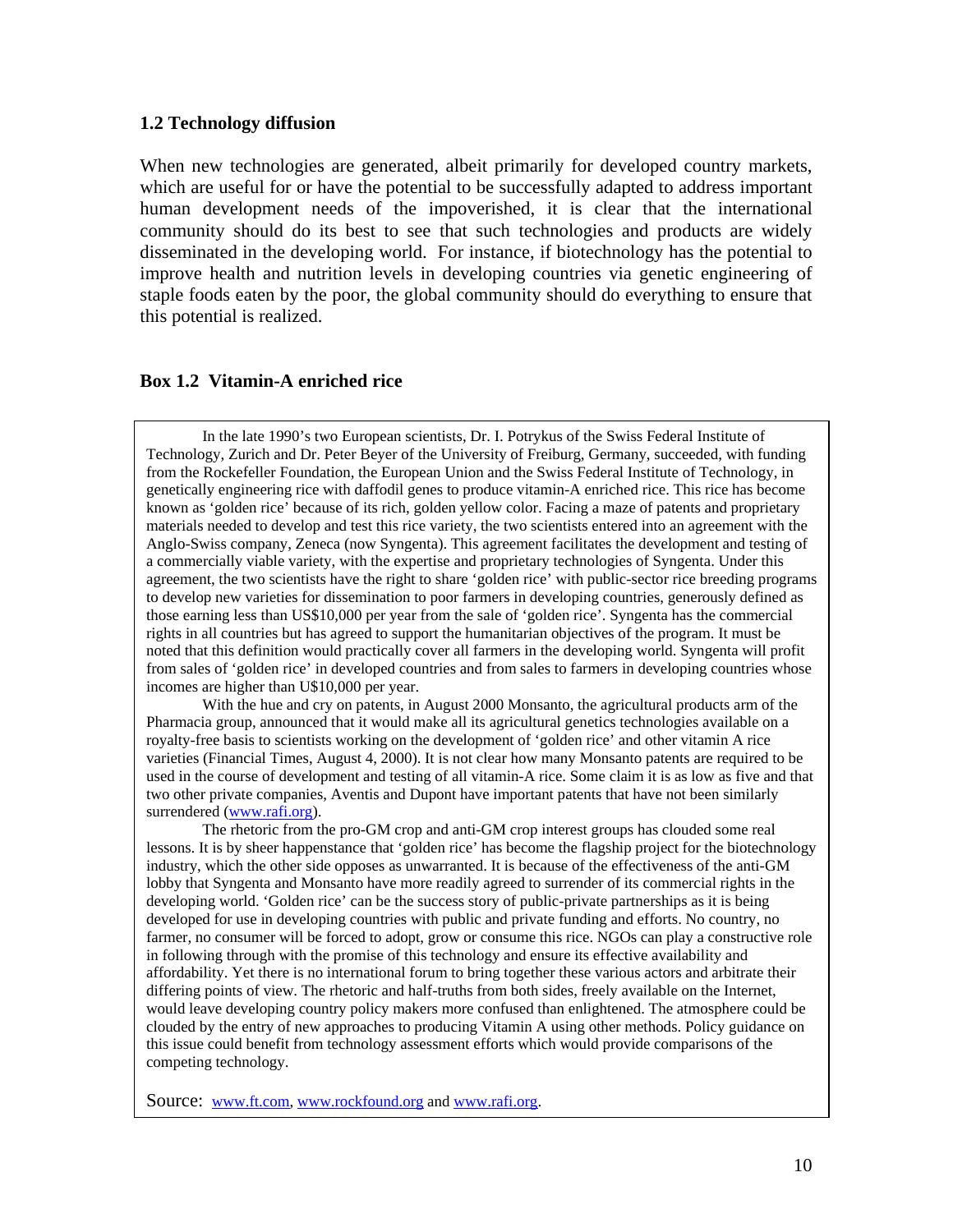An example of the international community's lack of interest in technology diffusion in developing countries is taken from environmental negotiations, where technology transfer plays a key role in the decision of countries to join multilateral agreements. For example, if the international community makes climate change or ozone depletion a global environmental priority, developing countries argue that the new substitute products or technologies must be widely disseminated at fair and reasonable prices in the interest of achieving maximum global environmental benefits with the minimum cost. A specific proposal made by India in the WTO in 1996 to reconcile the goals of the international community on the environment and on intellectual property rights is discussed in Box 1.3 below.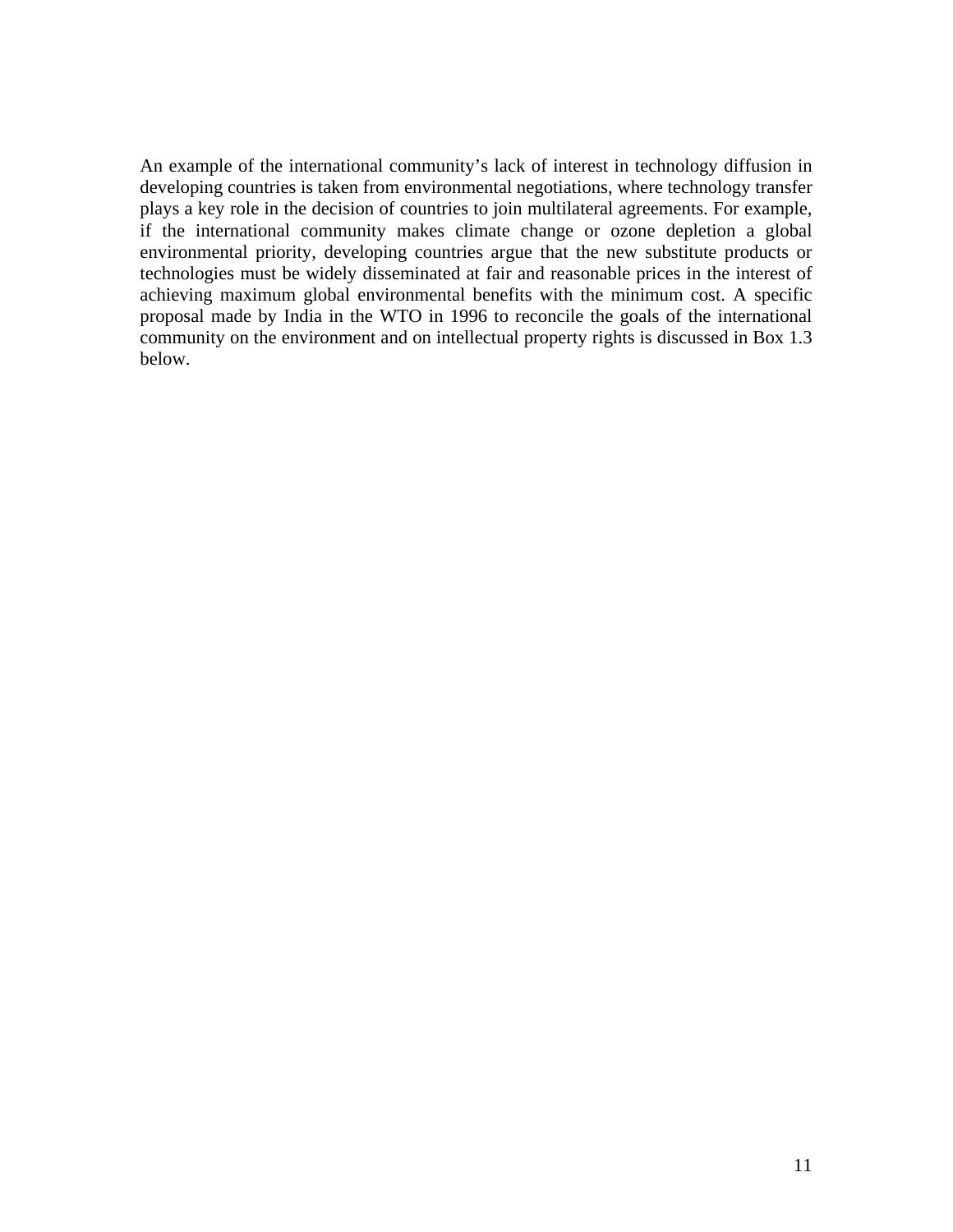### **Box 1.3 Reconciling TRIPS and environment law**

The Montreal Protocol on Substances that Deplete the Ozone layer mandates, *inter alia*, the phasing out of chlorofluorocarbons (CFCs), one of the principal ozone depleting substances (ODS), in developed countries by 1996 and in developing countries by 2006. The transition from the use of ODS in the manufacture of final or intermediate goods to the use of substitute substances essentially involves changes in technologies and in technological capabilities, especially if such a transition includes the domestic production of ODS substitutes themselves. Acquisition of such technologies forms an essential part of such a transition and generally involves heavy financial outflows when such technologies are new and are proprietary in nature i.e. where these are covered by intellectual property rights. There is a specific provision on the transfer of technology in Article 10 A of the Montreal Protocol included in 1990 which enjoins each Party to take every practicable step, consistent with the programs supported by the financial mechanism, to ensure that the *best available, environmentally safe* substitutes and related technologies are expeditiously transferred *under fair and most favorable conditions* (*emphasis added*).

Despite this strong wording, the three developing countries—India India, China and Korea—that had the capability of producing ozone-depleting CFCs and needed the substitute technologies, had difficulties getting these from the multinational proprietary owners. In 1996, in the Committee of Trade and Environment (CTE) of the World Trade Organization (WTO), India and Korea had argued that there is a problem in reconciling the provisions on transfer of technology in the Multilateral Environmental Agreements (MEAs) such as the Montreal Protocol and the provisions for enhanced protection of IPRs in TRIPS. India had, *inter alia*, proposed that in the interest of protecting the environment, an obligation be imposed in TRIPS on the owners of intellectual property (IP) covering environmentally-sound technologies and products (EST&Ps) that are mandated to be used under national or international law as a part of environmental standards, (including under MEAs such as the Montreal Protocol), to transfer such technologies and sell such products on fair and most favorable terms and conditions to all those who demand them. India opined that, in the context of MEAs, where substitute technologies are covered by IPRs, legal monopolies ensure that supply is restricted whereas the MEAs ensure that almost every country in the world needs to use them, thus not only enhancing demand globally but also making such demand relatively price inelastic. This could lead to the situation of extremely high prices and also to the situation where access to these technologies, even on commercial terms, is controlled by a few IP owners. Although, Indian companies have recently agreed to close CFC production in return for compensation, India continues to insist that this is a generic problem, which has been specifically encountered in the implementation of the Montreal Protocol in the case of CFC substitutes, but could arise in other cases in the implementation of the Montreal Protocol or in any other such MEA in future. To the argument presented by some developed countries that such an obligation under TRIPS could act as a disincentive for the future generation of EST&Ps, and that the question of transfer arises only after ensuring first the generation of such technologies and products, India has proposed that the financial mechanism under the MEA be used to compensate such owners of proprietary EST&Ps for any losses they may incur in undertaking such an obligation to make their technologies and products available at fair and most favorable conditions. The onus would thus shift from the technology-importing to the technology-exporting countries, the latter also being the ones to contribute to the financial mechanisms of the MEA. It may be noted that this pull mechanism can be used ex-ante as proposed by Kremer (2000) for generating products suited to developing countries to combat tropical diseases or for tropical agriculture.

Source: Watal (2000b) in Jha and Hoffman, eds. (2000).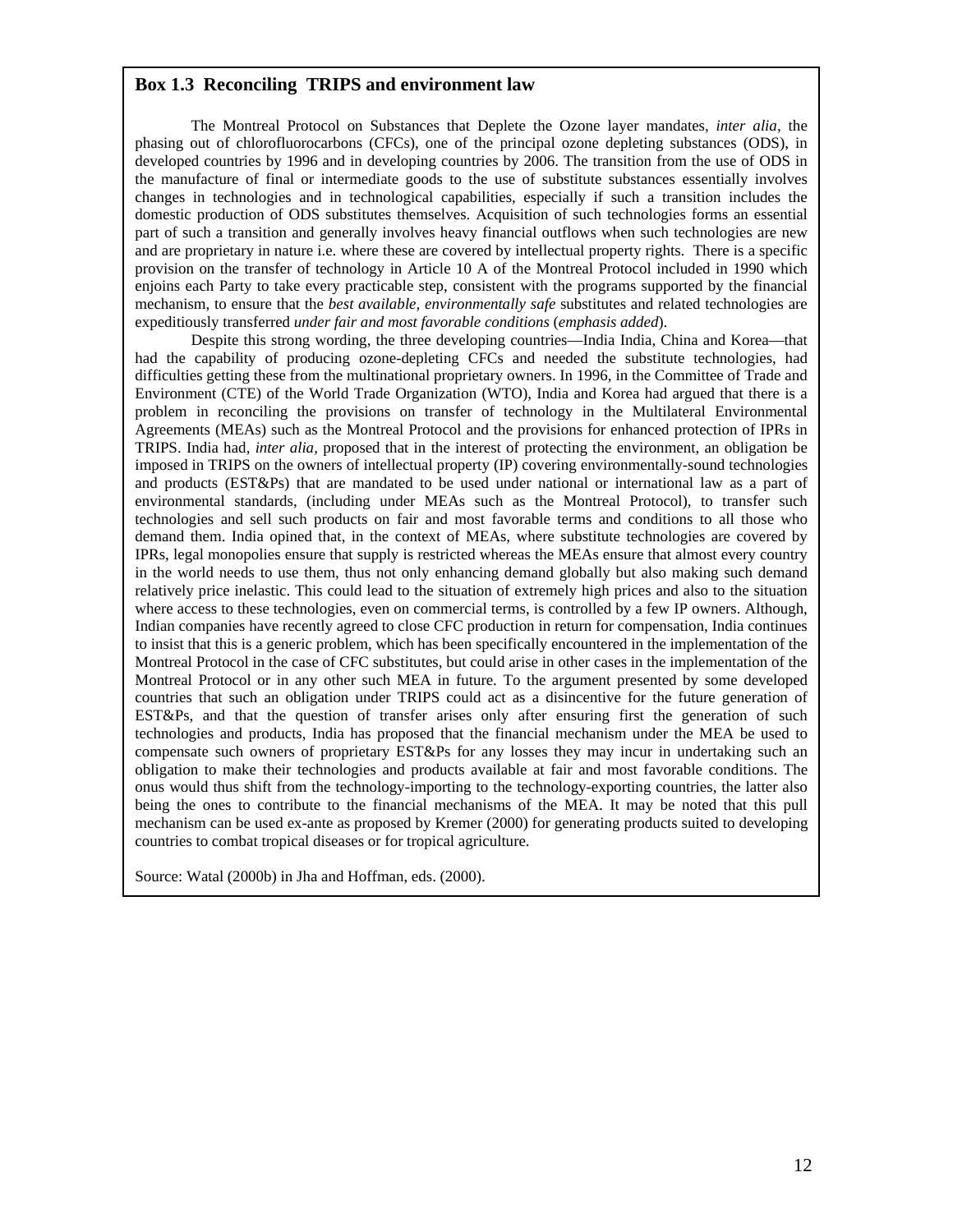In yet another international environmental negotiation, that of the Biosafety Protocol, the role of technology transfer has been ignored (Box 2.4).

### **Box 1.4: Biosafety and biotechnology**

Nearly a year ago governments meeting in Montreal adopted a treaty to regulate international trade in certain products of biotechnology. At its adoption, the protocol was hailed as a victory for the environment and human health. Today only two countries have ratified or acceded to the treaty, with hundreds remaining uncertain about the relevance or effectiveness of the instrument. This slow pace of ratification is not a product of administrative malaise but a reflection of the growing concern among countries, especially in the developing world, that the protocol does not address many of their fundamental related to technology development and cooperation. The concerns of developing countries that are reflected in the parent convention, the Convention on Biological Diversity, have been cast aside and financial resources previously destined for conservation efforts is now being earmarked by agencies such as the Global Environment Facility (the financial mechanism of the parent convention) to support the implementation of the protocol. The biosafety protocol focuses on risks associated with international trade and pays little attention to domestic biotechnology activities. Shifting the global attention to the safe use of biotechnology would strengthen its ability to address risks of biotechnology arising from domestic activities. The protocol has become a source of inspiration for public debate over the safety of biotechnology. But the debates are likely to drive a portion of the biotechnology research underground or limit it to products for domestic markets. This, in turn, could increase the risks posed by biotechnology activities unless countries take the necessary measures to develop biosafety regulations. Unfortunately, the tone of the debate is poisoning the atmosphere and making it less conducive to dialogue and compromise.

Governments have a responsibility to restore balance in the debate. First, the biosafety protocol should serve as a forum for a balanced consideration of the benefits and risks of biotechnology. Global demographic projections indicate clearly that humanity will need all the tools at its disposal to mitigate massive starvation and human misery in the years to come. Discussions on the benefits and risks of biotechnology should be based on scientific assessments. If the protocol cannot serve as forum for developing scientific consensus, the parent convention should promote national scientific assessments that can contribute to global discussions. And if the parent convention cannot do this then other institutions should take charge. Only a science-based process can reassure the international community that the biosafety protocol is not to address trade-related issues. To carry out scientific assessments, the convention will have to reach out to the wider community and involve other constituencies. For example, agricultural products are at the center of the current debate on the risks of biotechnology. But the protocol is dominated by environmental agencies and hardly involves those responsible for ensuring food security in developing countries. Global transparency is needed to give credibility to biosafety negotiations. Failing to involve agricultural constituencies, especially in developing countries, will only delay the effective implementation of biosafety measures at the national level.

Second, implementing biosafety measures cannot continue to be based on ambiguous concepts such as the Precautionary Principle. This principle as currently advocated can be used to justify or ban the use of biotechnology depending on how a particular society perceives risk. This ambiguity is a useful tool for exercising national sovereignty but offers little as a guide for international cooperation. Safety is too important to be left to arbitrary decisions. It is important that the best available scientific knowledge be used in discussions.

This case illustrates the need for the international community to provide policy guidance on the need for technology cooperation on matters related to biotechnology.

Source: Juma, C. (Forthcoming).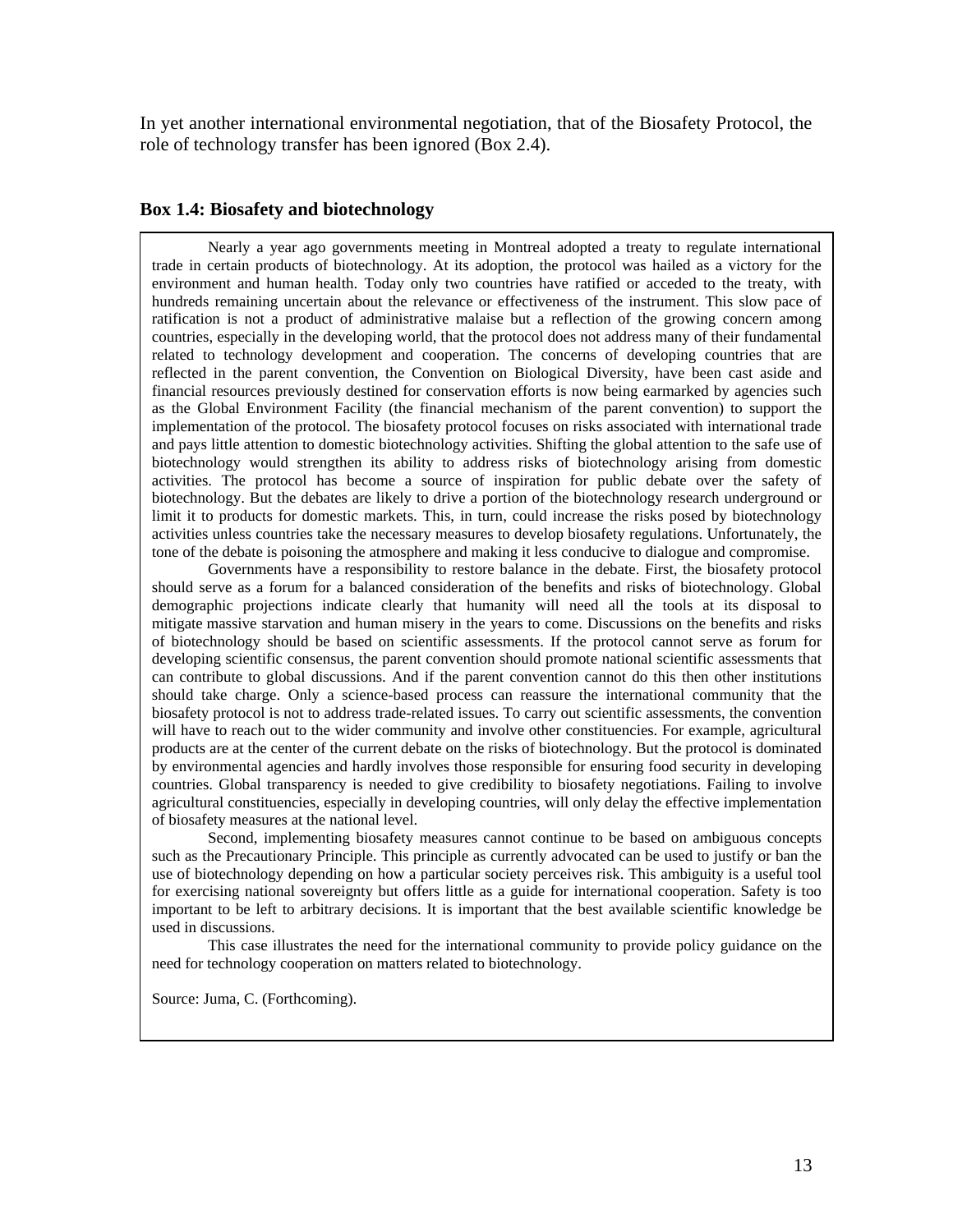## **1.3 Consumption of final products**

The developing world's consumption of final products produced through new technologies would depend upon their availability and affordability in these [WHICH ONES?] countries. The international community must consider policy measures that target the increased consumption of such products that have a positive effect on fulfilling human developmental needs. For instance, if medicines are available in the developed world that can contain or limit the deaths related to HIV/AIDS, a pandemic that has reached epic proportions in Sub-Saharan Africa, obtaining affordable access to these medicines should be the top priority of the international community. This objective can be achieved by diffusion of technologies to produce these medicines, as discussed above, as well as by other direct actions to procure and distribute the products either free of cost or at reasonable prices.

Some argue that with perfect market segmentation, monopolists would have the incentive to have differential or tiered pricing according to willingness to pay. This point of view argues for removal of price controls, prohibition of parallel imports and other distortions in the free play of market forces. However, evidence on pricing strategies of pharmaceutical companies on HIV/AIDS antiretrovirals reveal no such consistency.

Chart 1.1 shows the ratio of annual price per pill of leading multinational enterprise (MNE) brand to per capita income in purchasing power parity (PPP) terms of HIV/AIDS triple therapy drugs in 1999 selected developing countries or groups of countries. There is a stark difference between the proportionate cost to US HIV/AIDS patients and to those in French West Africa and Central America. Chart 1.2 shows the average wholesale price per pill of leading MNE brand of the triple therapy drugs in nominal terms in these developing countries. Wile in most cases these prices are below the US price, it is not clear as to why there are such great difference among country prices. What is clear is that HIV/AIDS patients in some developing countries have to pay almost as much as those in the US for some drugs even where their ability to pay is far lower. Further analysis shows that nominal prices are fairly high in Argentina and other South and Central American countries even though they did not make available product patents for these drugs, whereas prices were relatively lower in South Africa and Malaysia which offered patent protection for these products in this period. However, generic drug manufacturing capability and competition does make even MNE prices lower where there is no patent protection, e.g. in India . In these countries the price levels of future pharmaceutical inventions with the full implementation of TRIPS may be far higher (e.g. Indian estimates in Watal, 2000a). A more detailed analysis is being undertaken by Watal and Borrel (forthcoming) on reasons for the differences in HIV/AIDS drug prices among these countries<sup>2</sup>.

 $\overline{a}$ 

 $2^2$  The data used in this analysis was provided to the Center for International Development at Harvard University by IMS Health.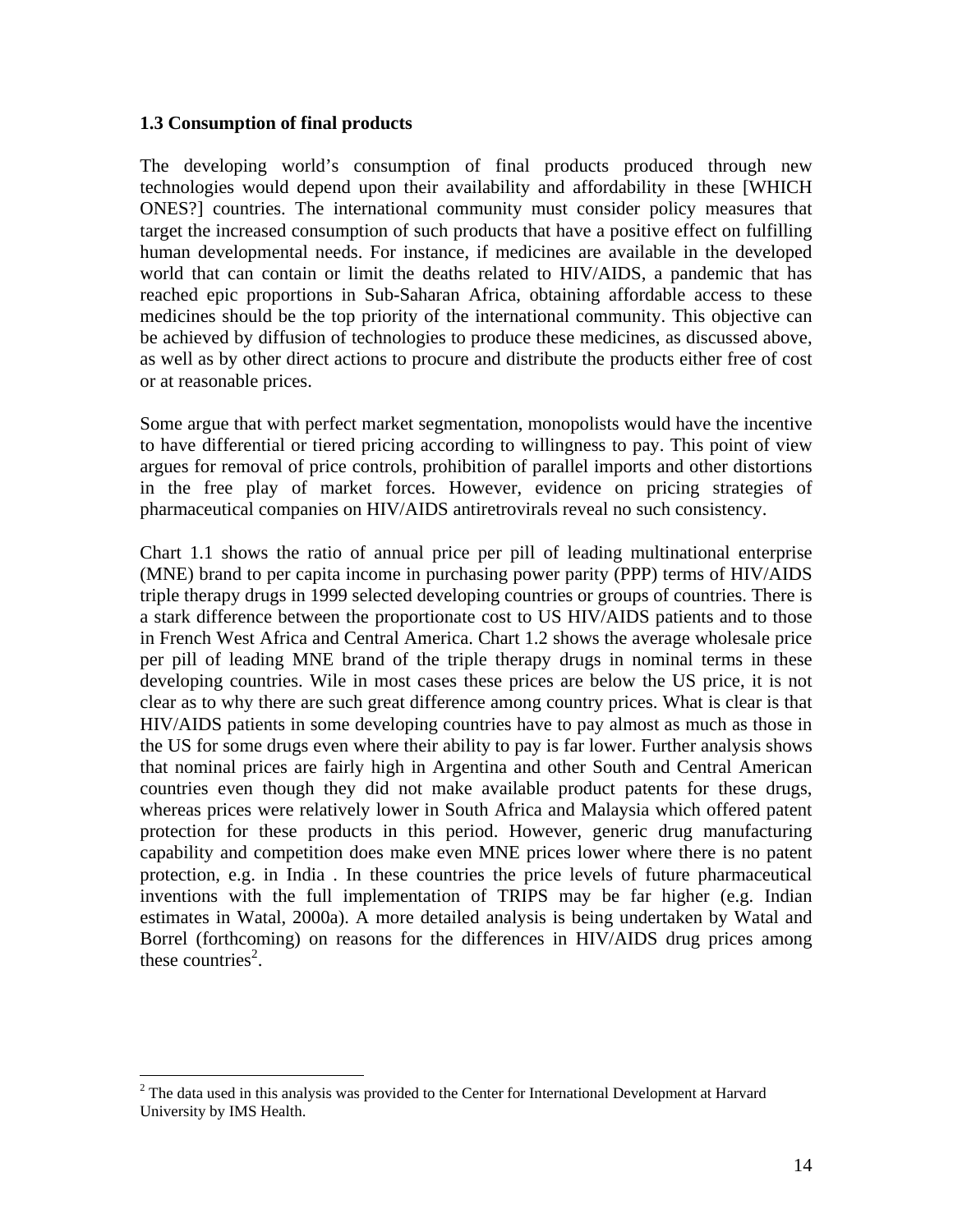

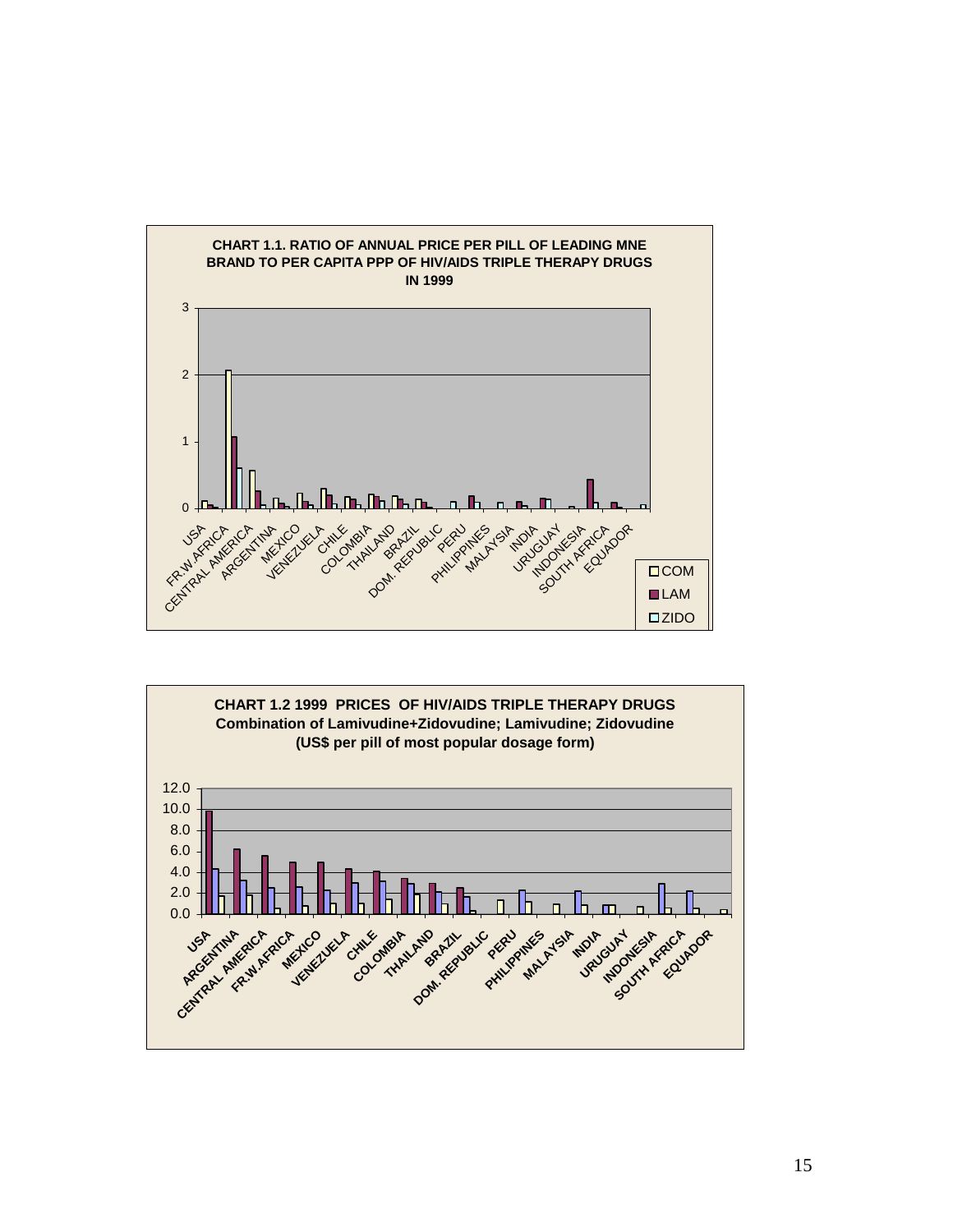What is evident from these examples is there is a growing recognition of the need to create "functional alliances" around specific activities and to design instituitional interactions to suit the needs of the identified organizational tasks. This approach seeks to balance between a purely jurisdictional approach that relies on centralized mandates of single organizations to a more open and dynamic system that is more inclusive and adaptive (Juma, 2000d).

There are many lessons to be learnt from the field of agriculture. There is a different set of actors involved in decisionmaking relating to the diffusion of agricultural and other technologies. For instance, implementing agencies like the World Bank, the CGIAR, the UNDP, FAO and other UN agencies have projects that help spread new technologies and products in the developing world. This may involve making available materials, technicians or other consultants from the developed countries or even installing turnkey projects that manufacture the needed products. Such work can also be carried out through private foundations or NGOs.

For the most part, however, transfer of technology takes place through private partnerships and contracts that involve arms-length licensing agreements or foreign direct investment i.e., the establishment of fully-owned subsidiaries or joint ventures. There have been attempts to have international rules on licensing agreements in UNCTAD and the erstwhile UNCTC with little success. TRIPS broke new ground in providing a measure of acceptance to policies that limit the use of restrictive conditions in licensing agreements involving intellectual property protection. There are efforts underway to begin negotiations on a multilateral investment agreement and on global competition policy in the WTO.

It is on the question of consumption of the intermediate or final products of technology that there has been the least international intervention, until very recently. The issue under discussion here is what the international community is doing to ensure that products of existing technologies relevant to human development are available and affordable to those who need them in the developing world. The recent initiative by the UNAIDS and private pharmaceutical companies on the distribution of HIV/AIDS medicines at reasonable prices has not yet achieved its goals, although there have been recent press reports on the successful conclusion of negotiations with two African nations, viz. Uganda and Senegal.

The international community, however, has not even begun to resolve the difficult question of what is the "reasonable price" at which HIV/AIDS medicines should be available to developing countries. The institutional mechanisms to achieve this objective are fairly weak at present with a number of actors, viz. the pharmaceutical companies, their home governments, IGOs, activists, private foundations and others speaking in different voices in different fora. In some other critical technologies, such as biotechnology, there is no forum to discuss the question of affordable access to genetically modified crops or future gene-based therapies in the developing world.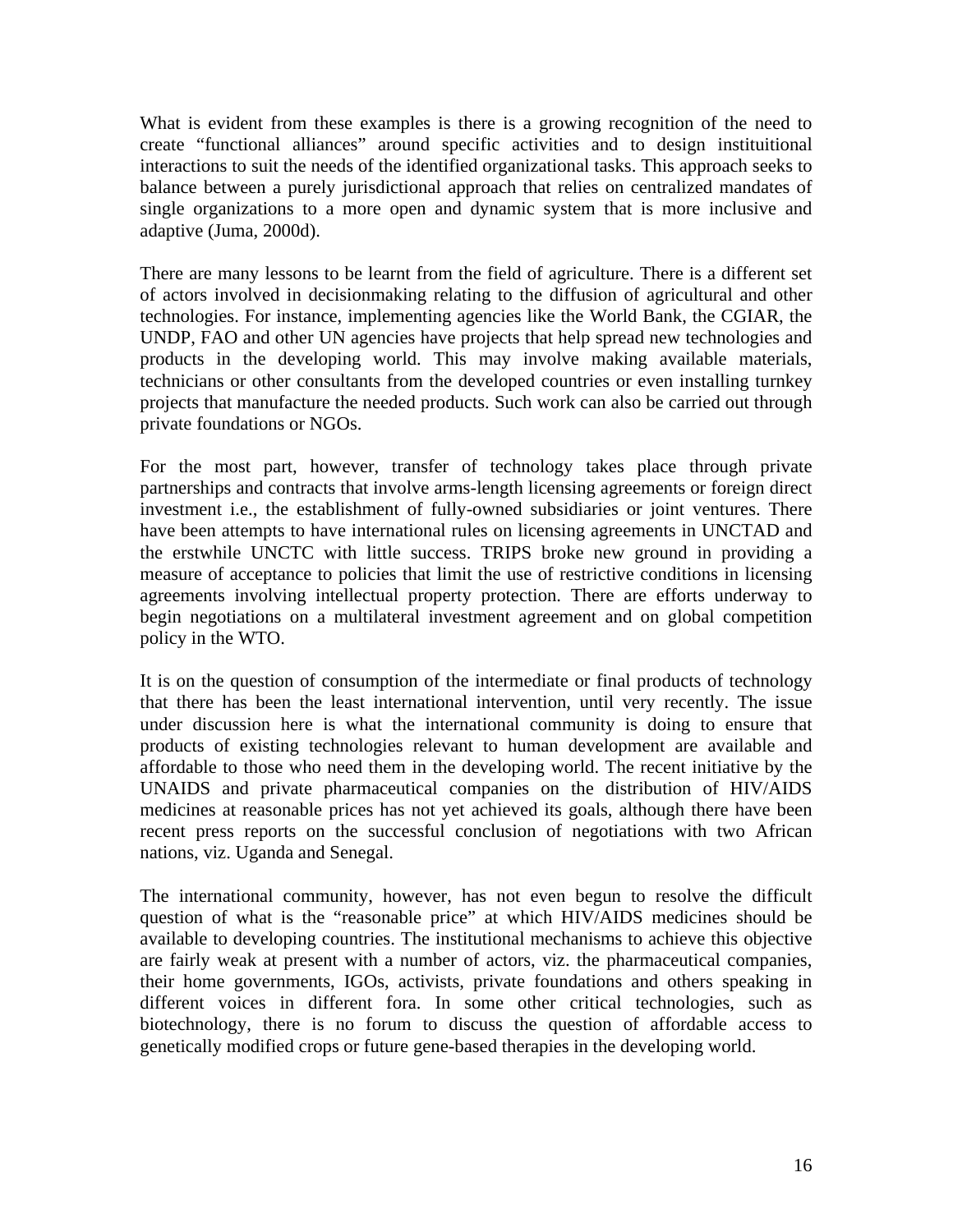## **1.4 Limits of the linear model: the new genetic divide**

But nowhere is the limit of the linear model as apparent as in the case of agricultural biotechnology. In fact, much of the debate over agrobiotechnology is a result of the objection over a linear model under which one region of the world proposes to generate the food required by the rest of the world, the so-called "feed-the-world model." This model is associated with the uneven distribution of biotechnological capacity and threatens to create a new genetic divide between the rich and poor nations (Juma and Aerni, Forthcoming). Ironically, the development of agrobiotechnology has been consistent with this model as reflected in the distribution of transgenic crops around the world. But the future of biotechnology will depend on the extent to which specific technologies, not just products, are shared among nations. This will be a true challenge to the ability of globalization to generate win-win solutions for the generators of the technology and its users subsequent around the world.

Over the 1996-2000 period 85% of global transgenic crops were growing in the industrial countries. However, the share of transgenic crops grown in developing countries has risen consistently from 14% in 1997, to 16% in 1998, to 18% in 1999 and 24% in 2000. In fact, the area of transgenic crops is growing faster in the developing world than in industrialized nations, but the coverage of transgenic crops is limited to a small number of countries with relatively similar ecological conditions (Juma and Aerni, Forthcoming). Some 99% of the world's transgenic crops are grown in the USA and Canada, Argentina and China (James, 2000).

The coverage of agrobiotechnology products is also limited to a small number of crops with soybean occupying 58% of the area followed by corn, cotton and canola. Equally limited are the number of traits used in transgenic crops. Herbicide tolerance covers 74% of the coverage of transgenic crops, followed by Bt crops. Herbicide tolerant soybeans remain the most dominant transgenic crop in six countries–USA, Argentina, Canada, Mexico, Romania, and Uruguay—occupying 59% of the global transgenic crop area. This is followed by Bt maize, which occupies 15% of global transgenic crops and grown in six countries—USA, Canada, Argentina, South Africa, Spain, and France (James, 2000).

These patterns show both the limitation of the linear model—because not all countries of the world consume these crops—and the potential to use the technology to diversify agricultural production in other parts of the world, especially by focusing on crops that hitherto only play a marginal role in the world food budget. Doing this, however, will require a shift from the product cycle model to an approach that includes developing countries as users of biotechnology and not mere consumers of final products.

Shifting from this linear model to one that takes into account the diversity of competencies around the world as well as the need to bring developing countries into the global economy through enhanced technological capacity will require significant changes in the existing system of global governance. The structure and dynamics of global governance are under scrutiny and are the subject of growing scholarly analysis (Keohane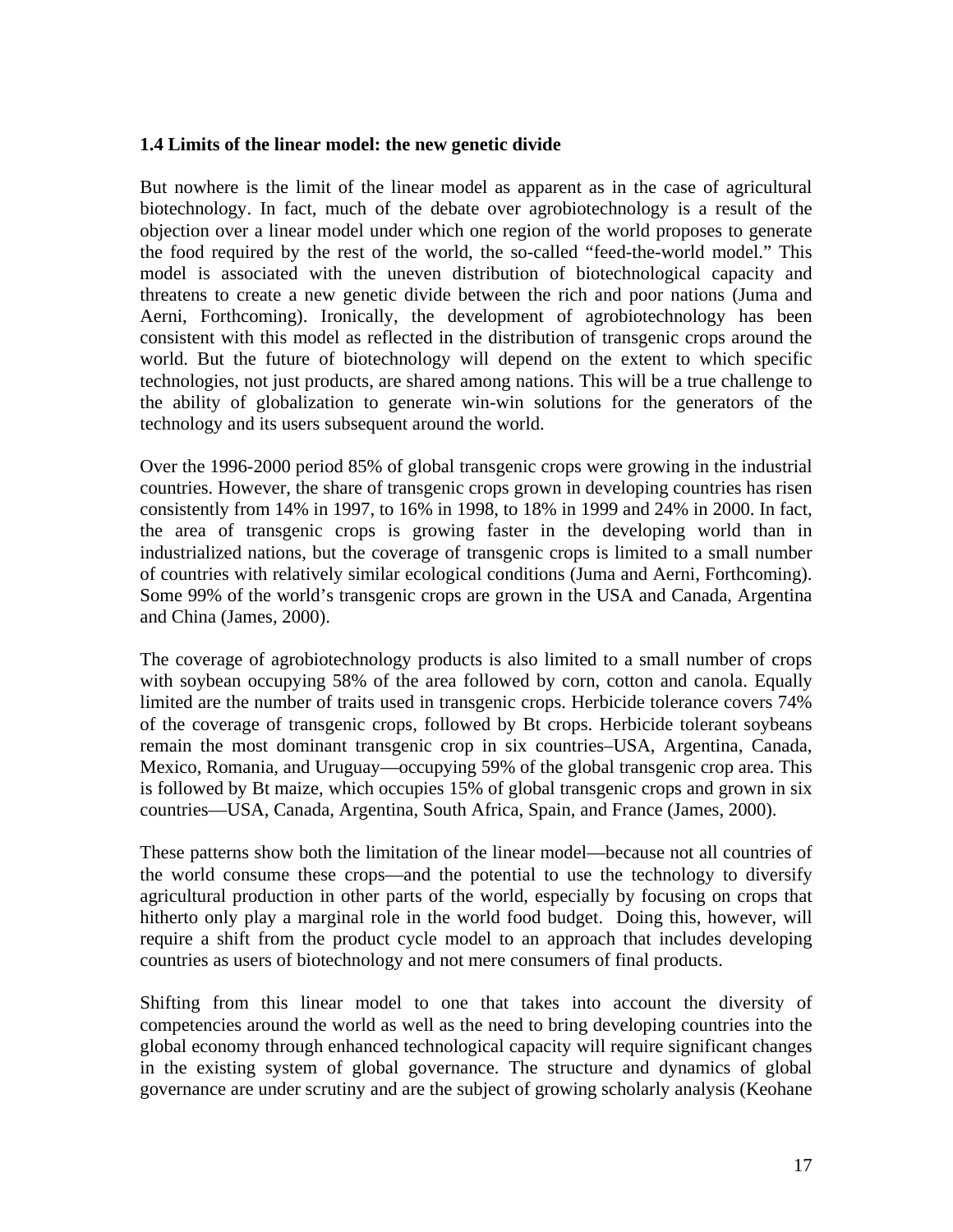and Nye, 2000). Ironically, much of the material available on the subject does not deal with scientific and technological capabilities despite the growing importance of this subject in international diplomacy (Juma, 2000a).

# **2. GLOBAL INSTITUTIONAL ARRANGEMENTS: A FUCTIONAL ANALYSIS**

So far in this paper the role of IGOs has been considered mainly in the context of their juridical mandates. It is preferable to classify IGOs according to their functional competencies such as: (1) guidance and advocacy; (2) rule-setting; (3) scientific and technical advice; (4) research and development; (5) monitoring and reporting; and (6) operations. This classification of functional competencies is only meant to be indicative and to be used heuristically to understand the role of multilateral organizations in the global governance of technology. The focus on functional competencies is based on the view that the use of new technologies depends very much upon the institutional arrangements made to serve specific time-bound tasks. This approach suggests that an organization with diverse functional competencies is better equipped to meet the challenges of technological innovation.

However, functional competencies will not be fully utilized unless there is a management system that allows for flexible interactions between the various institutions. The full utilization of functional competencies in the multilateral system is somewhat undermined by the compartmentalization of IGOs. Recognizing these juridical realities would make it possible to design a governance system that accommodates the special political circumstances under which these institutions operate. This section presents a functional analysis of the multilateral systems that is relevant to global technology governance.

# **2.1 Guidance and advocacy**

Policy guidance and advocacy are central functions of many international organizations. The guidance and advocacy are either provided through universal bodies such as the UN General Assembly or the decisions of the conferences of the parties to the various international agreements. The Millennium Declaration issued by the UN General Assembly in 2000 is an example of a guidance and advocacy statement. The effectiveness of the declaration will depend largely on the extent to which its elements are translated into the governmental and non-governmental programs. The relevance that governments place on technology for development can be discerned from such guidance and advocacy documents.

Currently, the general attitude toward technology in a number of international agencies towards technology and bodies, is skeptical or even hostile. This is partly because technology challenges traditional views about human progress. Another source of disenchantment with technology is the view that technological risk has had a negative impact on culture and the environment. Those who hold this view argue that slowing down technological advancement contributes to environmental and cultural protection.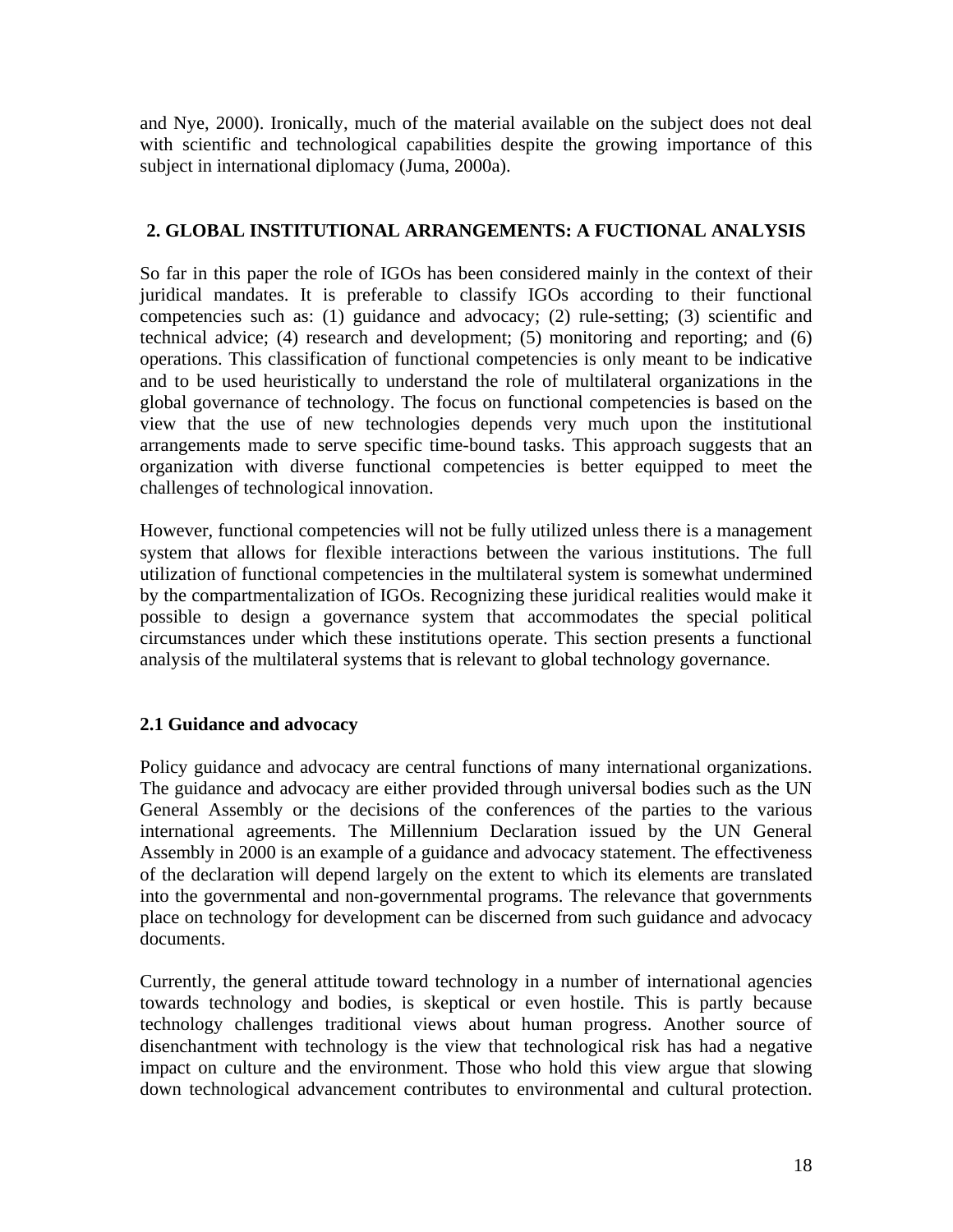Some of the anti-technology sentiments are starting to acquire legitimacy through treaties such as the Protocol on Biosafety under the Convention on Biological Diversity as we have seen in Box 1.4.

The emergence of regimes that have far-reaching implications for technology development and yet do not adequately address the concerns of the developing countries is a major impact of the lack of global guidance. For example, in the trade regime, the GATT membership decided that intellectual property rights are an important tool for the generation of technology and thus need to be protected worldwide. It did so through the TRIPS Agreement, negotiated under the auspices of the Uruguay Round and implemented through the present successor organization, the WTO. There have been further refinements made to TRIPS through the WIPO, particularly on copyrights, related rights and trademarks. More work is on the anvil in the area of patent harmonization in WIPO. The actors, apart from the secretariat of GATT/WTO or WIPO, are the member governments, particularly those that were net exporters of technology, the private research-based companies in business of developing exportable products in pharmaceuticals, entertainment, software, semiconductors, design, and non-governmental organizations, such as consumer groups or other public interest groups. Some developing countries also actively participated and formed issue-based alliances with other countries to significantly influence the final agreement with respect to concerns on the consumption of final products and obtained crucial flexibility, particularly on compulsory licenses and parallel trade (Watal, forthcoming). Yet, when the TRIPS Agreement was negotiated and finalized in the WTO in 1993, there was no discussion about what obligations the developed world would have to ensure the generation and dissemination of appropriate products to combat tropical diseases or for tropical agriculture. Nor, indeed was there any discussion on environmentally sound products and technologies as raised in Box 1.3 above. At that time, there were not as many NGOs involved with developing country issues on TRIPS as there are today.

Similarly, when the international community decides that free and easy access to plant genetic resources is essential for continuing crop research, agreements are negotiated in different fora such as the CBD or the FAO or the CGIAR. The actors, apart from the IGOs themselves, are national governments, research-based agro or life-sciences multinational corporations, their industry associations, environmental activists, consumer groups and private foundations. Decision-making in these organizations is more transparent, as all interest groups can be represented in or can have ready access to the negotiating forum. It is in this area that the NGO community has been most active and the websites of GRAIN, RAFI, and others provide a wealth of guidance to developing country negotiators.

# **2.2 Rule-making**

The International Monetary Fund (IMF) and the WTO epitomize rule-making IGOs. Good governance is a *mantra* that the Bretton Woods institutions, in particular, have been repeating. Governance refers to the processes of decision making as much as to the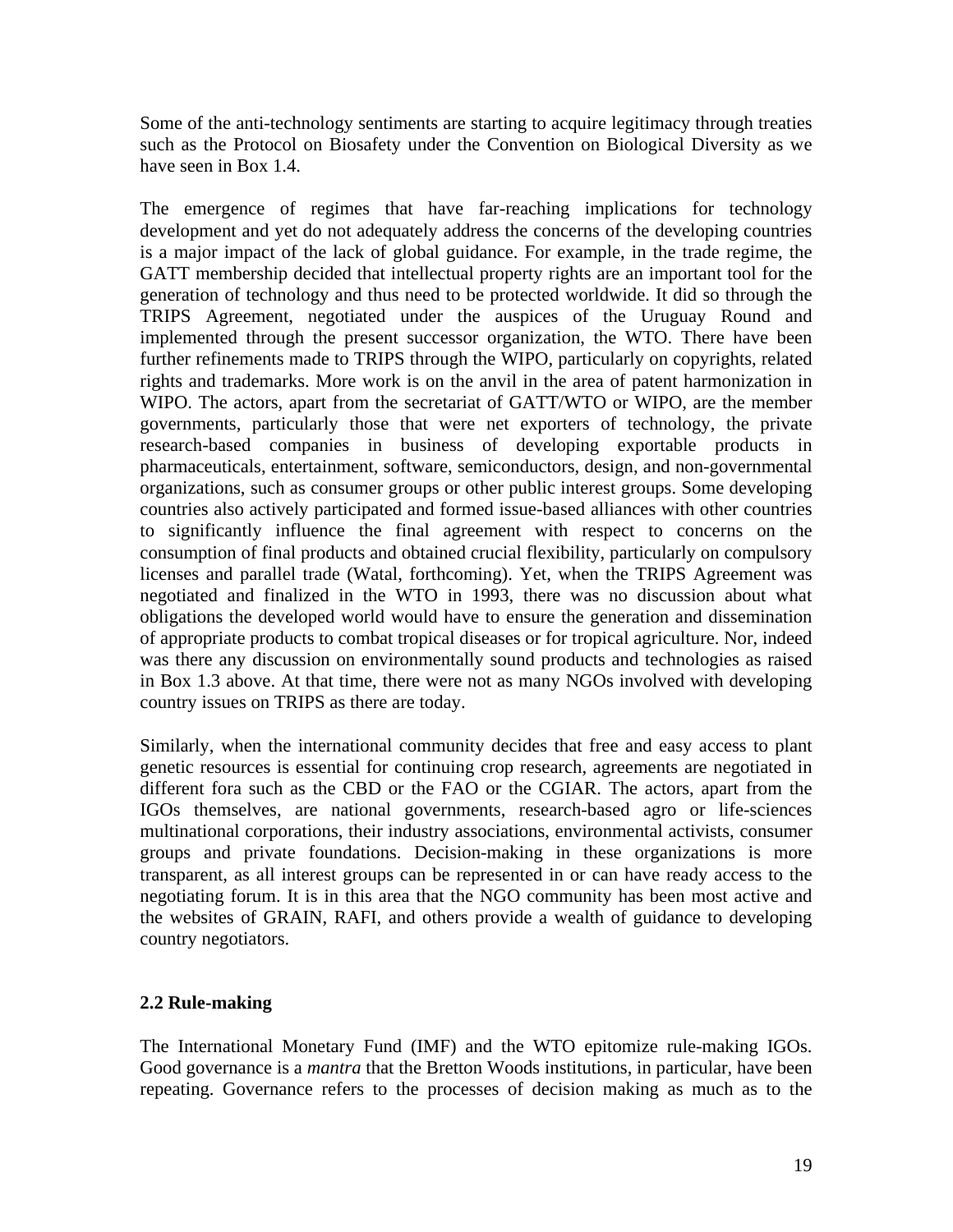substance of such decisions. There are four core principles of good governance: political accountability; participation and ownership of policies; predictability and impartiality in the application of rules; and transparency (Woods, 1999). The more important the nature of the decisions taken and their implications the more important these principles become.

Yet, it is the inter-governmental organizations that have the most control and influence on human development policies in developing countries, viz. the Bretton Woods institutions and the WTO that the decision-making processes are the least accountable, participatory, impartial or transparent[THIS IS CONFUSING]. In practice, these institutions follow decision-making by consensus either formally or informally. It is important to understand that by definition, such procedures are non-transparent and favor the more powerful in the group. This is because consensus does not mean unanimity: it only means absence of dissent. Such absence can be achieved by exclusion and by non-transparent procedures such as unrecorded meetings. Some view these procedures as essential to make at decisions speedily and efficiently on difficult and controversial issues. However, as the breakdown of the trade talks at Seattle showed, participation and ownership of the eventual decisions are important for implementation of decisions taken.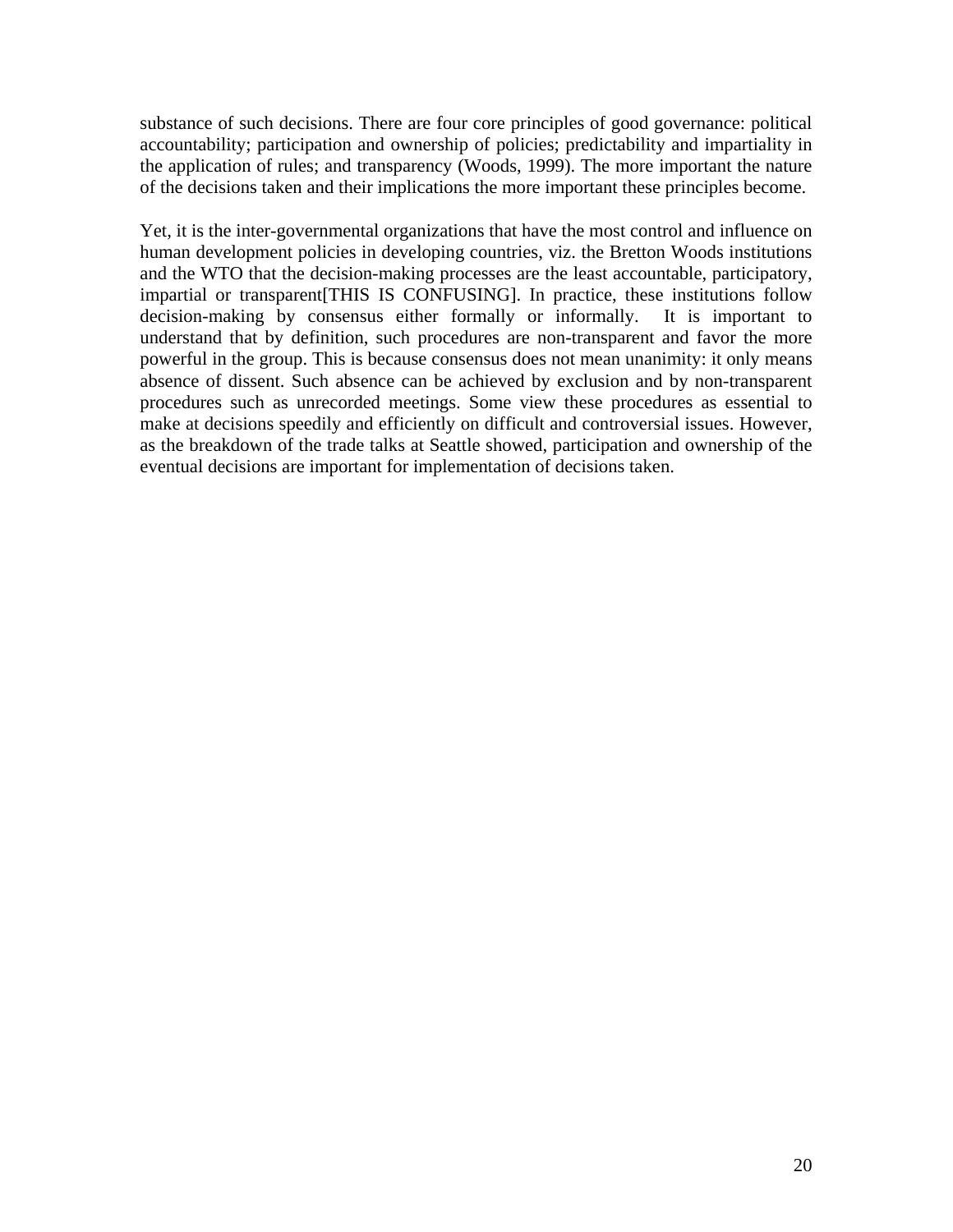#### **Box 2.1 Breakdown of decision-making in the WTO at Seattle**

The WTO operates by consensus, but the process of "consensus-building" broke down at the WTO ministerial meeting held in Seattle at the end of 1999. Indeed, this problem emerged long before Seattle; it was evident at the birth of the WTO itself. It has two main causes:

 First, WTO membership has greatly expanded, encompassing many developing countries that previously were outsiders or inactive players in trade negotiations. The GATT had 23 signatories when it came into effect in January 1948, and 84 signatories by the end of the Tokyo Round in 1979. More than 110 countries signed the Uruguay Round accords in Marrakesh in April 1994 (including several countries with observer status in the GATT). As of December 2000, the WTO has 140 members with an additional 33 observers, many in the process of accession. As a result of domestic economic reforms, including trade liberalization undertaken unilaterally and pursuant to GATT negotiations, developing countries now have a greater stake in the world trading system and a greater claim on participation in the WTO's decision-making process.

Second, starting with the Uruguay Round accords, countries have had to participate in all of the negotiated agreements as part of a "single undertaking." This requirement means that developing countries have to commit to substantially greater reforms of their trade barriers and trade practices than they did in the past. Consequently, they need to be better informed about issues under negotiation. In the Uruguay Round, many countries had to accept obligations developed without their participation, and which required the implementation and enforcement of regulatory policies that they have had great difficulty in fulfilling. They want to be represented around the decision-making table, known in WTO jargon as the Green Room.

At present, participation in the Green Room varies by issue and has increased over time. For instance, in the Tokyo Round, these talks normally involved less than 8 delegations while today it is not uncommon to have up to 25-30 participants in a "full" Green Room. There is no objective basis for participation in these meetings but generally only the most active countries in the negotiations participate. As it has evolved over time, Green Room consultations typically include the Quad (i.e. United States, European Union, Canada, and Japan), Australia, New Zealand, Switzerland, Norway, possibly one or two transition economy countries, and a number of developing countries. Developing countries that often participate in the Green Room include Argentina, Brazil, Chile, Colombia, Egypt, Hong Kong, China, India, Korea, Mexico, Pakistan, South Africa and at least one ASEAN country; most smaller developing countries stay out for lack of adequate resources or capabilities. For instance, 18 of the WTO members from Africa have no representation in Geneva. Decisions taken in the Green Room are conveyed to the larger membership for final decision. Prior to Seattle, the larger membership rarely differed with proposals developed by the small group. But the system broke down in preparations for and deliberations in Seattle. The smaller developing countries from Africa and the Caribbean demanded a place in the Green Room and were not happy with being passive participants. Suggestions have been made for reforming the structure of the Green Room to include representatives from the entire membership . Yet the currently active WTO members, both developed and developing, are not prepared to even concede the need for change in the decision-making processes.

Source: Schott and Watal, (2000)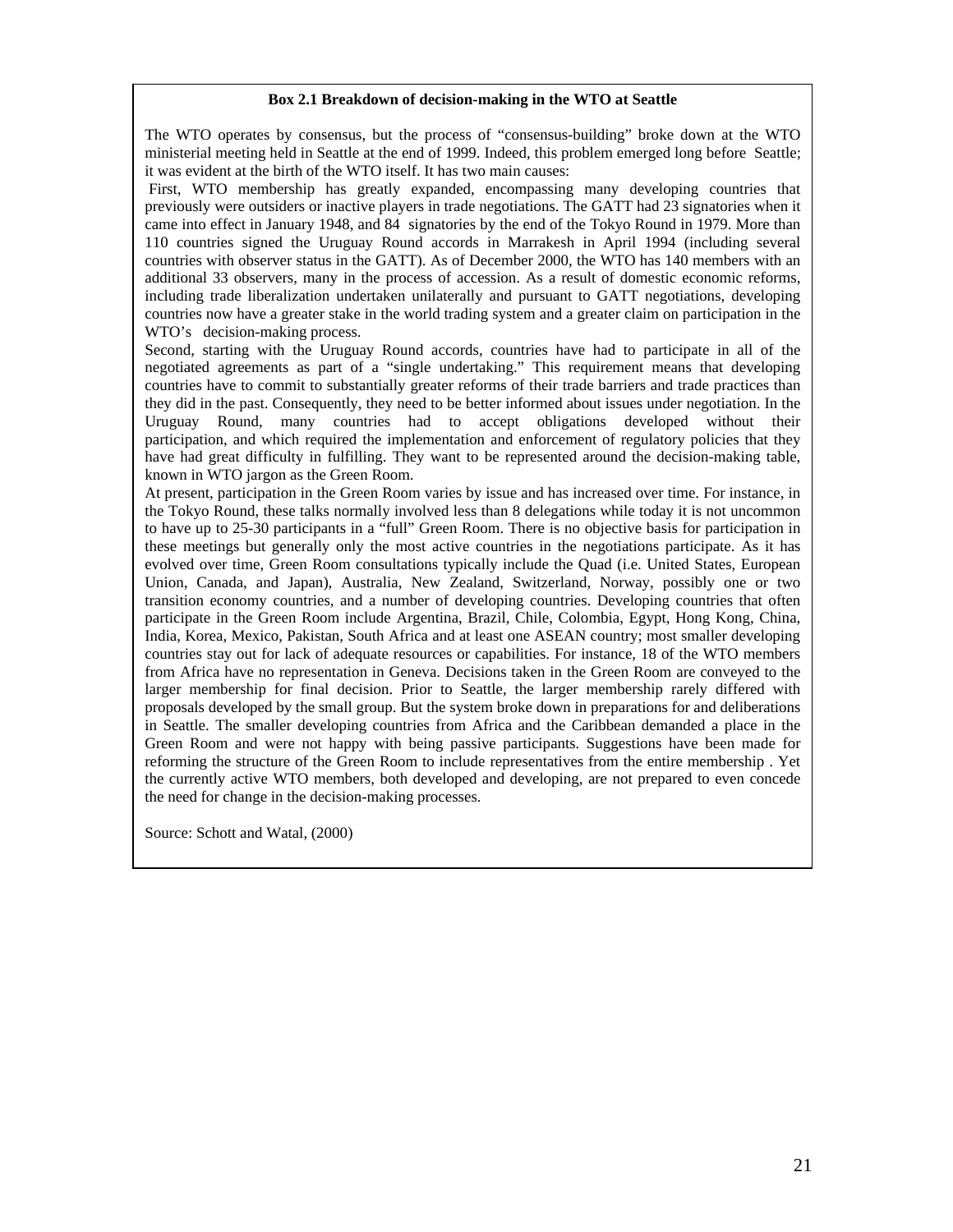## **2.3 Scientific and technical advice**

In his report to the Millennium General Assembly entitled, We the Peoples, the United Nations Secretary-General Kofi Annan says that the UN "is the only body of its kind with universal membership and comprehensive scope, and encompassing so many areas of human endeavor. These features make it a uniquely useful forum—for sharing information, conducting negotiations, elaborating norms and voicing expectations, coordinating the behavior of states and other actors, and pursuing common plans of action." Its ability to convene States and other actors makes it an indispensable forum for international diplomacy (Juma, 2000a).

The United Nations, especially those organs that address international peace and security issues such as the Office of the Secretary-General and the Security Council, will increasingly be confronted by emerging issues such as infectious diseases, ecological degradation, electronic crimes, biotechnology and biological weapons. The ability of these organs to resolve many of the challenges associated with these issues will require greater access to scientific and technical advice. Scientific and technical communities, of the other hand, will require the involvement of the United Nations in dealing with the diplomatic aspects of these issues.

While career diplomats in United Nations agencies and missions will still play important roles in international diplomacy, their influence and effectiveness will depend of the extent to which they can mobilize scientific and technical expertise in their work. The challenge is not to build in-house scientific competence, but to use advisory services to identify, mobilize and utilize the best available expertise. While a large number of United Nations agencies, programs and treaties rely on scientific and expertise for their work, they are not designed to give systematic science advice as a key basis for diplomatic activities. Moreover, the more technical agencies of the United Nations do not readily interact with the Office of the Secretary-General of the United Nations except on special collaborative efforts.

The institutional terrain is broad and populated by a wide variety of approaches, intellectual traditions, disciplinary inclinations, political persuasions and internal cultures. There are specialized agencies that deal with issues such as the World Health Organization (WHO), Food and Agriculture Organization (FAO), World Intellectual Property Organization (WIPO), International Telecommunications Union (ITU), the World Meteorological Organization (WMO), UN Educational, Scientific and Cultural Organization (UNESCO), International Labour Organization (ILO) and the International Civil Aviation Organization (ICAO). Other matters are handled through programs of the UN covering issues such as development and environment while other issues are addressed through treaty bodies on peace and security and economic and social welfare. The Commission on Science and Technology for Development focuses on advice to countries but its agenda is limited to developing country issues. It is now linked to the UN Conference on Trade and Development (UNCTAD).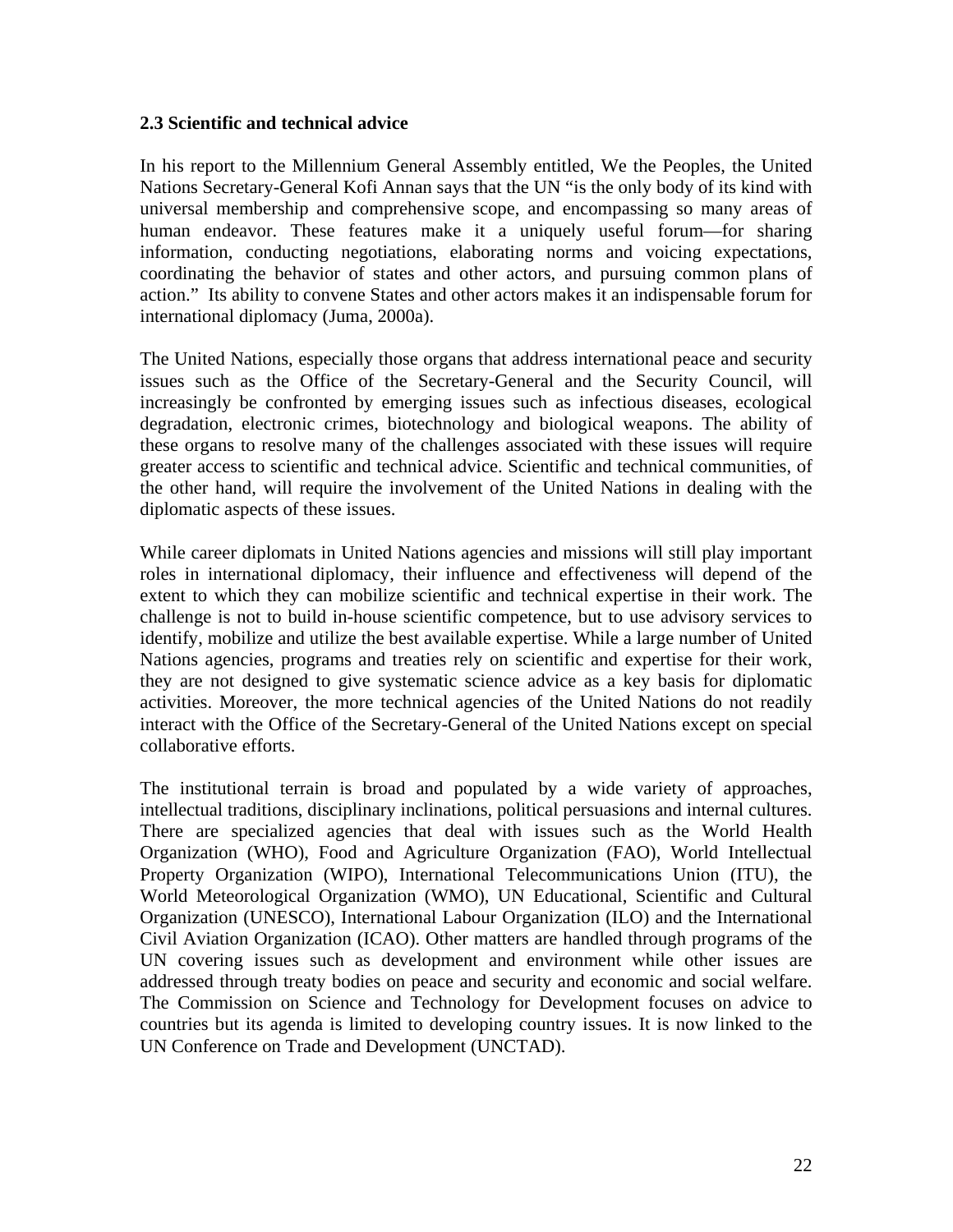The level of scientific and technological advice needed by these agencies varies depending on their functions. Organizations such as ICAO and ITU that are involved in setting international standards rely on technical input in their regular functions. So are other bodies such as WMO and WIPO that processes large quantities of data. Other UN organs such as the UN Environment Programme (UNEP) deal with issues that are largely scientific. There is also the UN University with its satellite research centers and programs (covering issues such as new technologies, natural resources, sustainability, software, advanced studies, biotechnology, water, food and nutrition, goethermal energy, biotechnology and fisheries). Although the UNU is empowered to undertake research and training and operates under a charter that guarantees intellectual autonomy, it does not have the capacity to convene states and therefore its advice is not readily available to governments and other entities. It lacks the convening authority that is entrusted to other UN organs although it could engage governments through its intellectual autonomy.

Specialized agencies and treaty bodies have their own internal mechanisms for mobilizing scientific expertise and are accountable to their governing bodies. The structure of scientific input is internal to each body and its global value is reflected either in the availability of its reports to the general public or through the implementation of the advice by national governments. There is considerable variation in the content and modality of scientific advice provided to the specialized agencies and treaty bodies. These include technical committees, scientific advisory bodies, conferences, workshops and consultants in various combinations.

Environmental treaties, for example, rely on a variety of mechanisms including special organs established to address scientific and technical issues. In fact, many of the environmental treaties are a result of the work of scientific groups and conferences. The UN Framework Convention on Climate Change (UNFCCC), for example, draws its scientific input from the Intergovernmental Panel on Climate Change (IPCC). This is an independent body of government-nominated experts. UNFCCC maintains its own Subsidiary Body for Scientific and Technical Advice (SBSTA), which considers information from IPCCC and from other sources. While IPCC focuses on carrying out scientific assessments, SBSTA is an internal organ that draft recommendations for the consideration of the Conference of the Parties. The Convention on Biological Diversity (CBD) and the UN Convention to Combat Desertification have their SBSTA analogs but do not have an IPCC-like body. Attempts by the United Nations Environment Programme (UNEP) to serve as a source of scientific input was abandoned when Parties to the CBD declined to endorse the 1995 *Global Biodiversity Assessment*. This comprehensive assessment of the knowledge on global biological diversity has served as an important reference point but was never recognized by the Parties as a formal input into the functioning of the CBD.

Governments have generally been reluctant to establish under treaty bodies scientific advisory organs who agenda they do not tightly control. In the case of the CBD, for example, the scientific community envisaged the creation of a body that would alert governments on emerging threats to biological diversity. But governments insisted that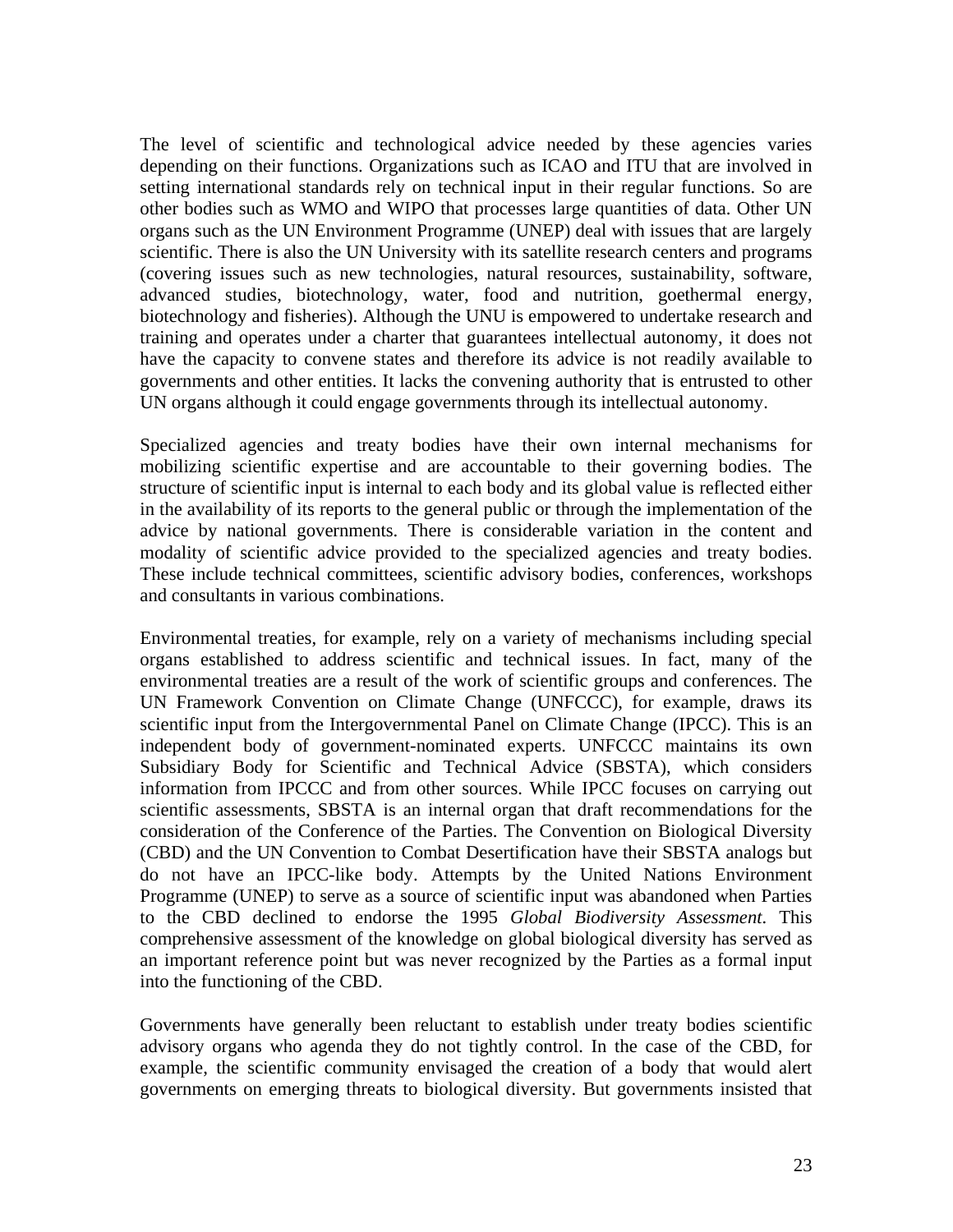they needed a body that would respond to their explicit request for advice. They agreed to set up a subsidiary that prepares: (a) scientific and technical assessments of the status of biological diversity; (b) assessments of the effectiveness of measures undertaken under the convention; (c) reports on innovative, efficient and state-of-the-art technologies and know-how; (d) responses to methodological questions; and (e) reports on relevant activities of other international organization. They have, however, been open to ad hoc scientific input from other organizations, especially where the contributions are a response to the request of the governments.

The first phase of the implementation of the CBD has shown that little progress will be made without effective scientific and technical advice is key issues. For example, the CBD has adopted an ecosystem approach as a guiding principle for its operations. This was a result of prolonged debates over the use of species as the unit of conservation. But little work has been done to provide guidelines on how to manage ecosystems. In fact, there is more scientific research available to the CBD on species conservation than on ecosystems. Furthermore, several other conventions and international agencies already work on species conservation. The CBD will need to bring more scientific and technical analysis to inform the formulation of policies on ecosystem approaches.

It is envisaged that the scientific advisory body under the CBD will function through expert groups selected from a roster of names submitted by governments. The composition of the rosters vary considerably depending on the subject matter. In many cases, however, governments have submitted names of their negotiators on the subject matter and not specialists in that area. The reports of such expert groups are subject to political "corrections" by the advisory body before they reach governing bodies of the treaties. In many cases the same individuals participate on the advisory and governing bodies. For many countries this happens by default because one negotiator attends all the meetings under the treaty. And even if they did not governments make every effort to ensure that there is consistency between the reports of the advisory bodies and the final decisions of the governing bodies.

Reforms in the advisory functions on governing bodies have often ignored the differences in access to scientific capacity in countries as well as the time needed to undertake domestic consultations, especially where the issues involve a wide range of institutional actors. The frequency of meetings makes it difficult to for many countries to undertake meaningful consultations and issues tend to be deferred from one meeting to another. This is compounded by the fact the scientific uncertainties surrounding many of the issues discussed under the treaties require internal negotiations in countries to establish a common position.

The absence of a body that focuses on identifying emerging issues is a major weakness of treaty bodies that address issues such as environmental management that are characterized by high levels of uncertainty, irreversibility and long timeframes for remedial actions to show effect. But it is also because these factors that governments want to have greater control over the identification of emerging issues. What is notable about the UN is that its organizations cater to a wide range of interest groups, with the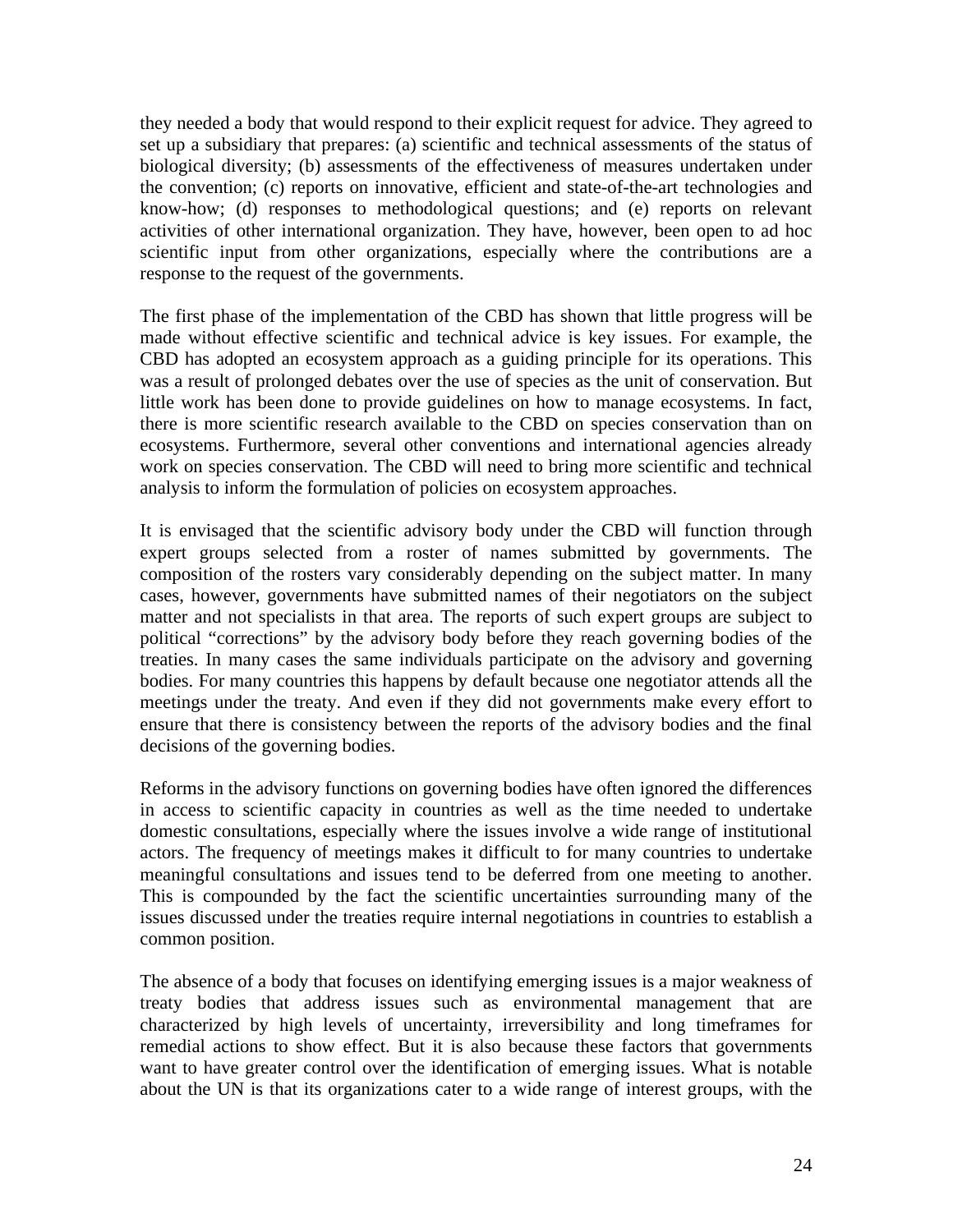notable exception of the growing community of science advisors. UNESCO has tried to perform this role but the organization remains largely a focal point for government authorities responsible for education. The International Science Council (ICSU) has previously served as a forum for national academies of science but their presence has often been overshadowed by the more visible scientific committees. In effect, organs that provide scientific and technological advice to national governments do not have clear focal point in the UN systems.

## **2.4 Research, development and technical assistance**

There are a number of international organizations that conduct biotechnology research relevant to developing countries. These institutions fall in two broad categories. The first group includes institutions that focus on biotechnology but are relatively small. The second category includes institutions that work on wider issues such as agricultural development but have been slow to adopt biotechnology techniques. Institutions such as the International Center for Genetic Engineering and Biotechnology (ICGEB) bi-located in Trieste, Italy and New Delhi are an example of the first category. The second group includes the Consultative Group on International Agricultural Research (CGIAR).

The ICGEB conducts research, provides services to member states and undertakes training. ICGEB's research covers both basic and applied research problems, focusing on developing country problems such as novel malaria and hepatitis vaccines and studying human pathogenic viruses, human genetic diseases as well as the genetic manipulation of plants. More than 300 people from 30 different countries are working in its laboratories. In addition to training which is provided through affiliate centers, ICGEB also distributes polynucleotides and polypeptides when requested, and facilitates access to a bioinformatics network and the related biological fields as well as software for retrieval and analysis.

Similar training and informatics services are also provided by other UN entities such as the Programme for Biotechnology in Latin America and the Caribbean of the United Nations University (UNU/BIOLAC) established in July 1988 in Caracas, Venezuela. The aim of the program is to promote the development of biotechnology in the Latin American and Caribbean region covering issues such as agricultural biotechnology, industrial microbiology, medical biotechnology, industrial relations, molecular pathology, genomics, manufacturing, and molecular biology.

The program operates a Tuberculosis Research Network aimed at using biotechnology to develop better diagnostic methods and effective vaccines against the disease. The network consists of members from Argentina, Bolivia, Brazil, Canada, Chile, Colombia, Cuba, Dominican Republic, Honduras, Mexico, the Netherlands, Nicaragua, Peru, Spain and Venezuela. The work focuses on exchanging strains of microorganisms and epidemiological data, use of genetic engineering methods such as restriction fragment length polymorphism (RFLP) for typing the strains, standardization of techniques and reference strains and dissemination of rapid detection methods.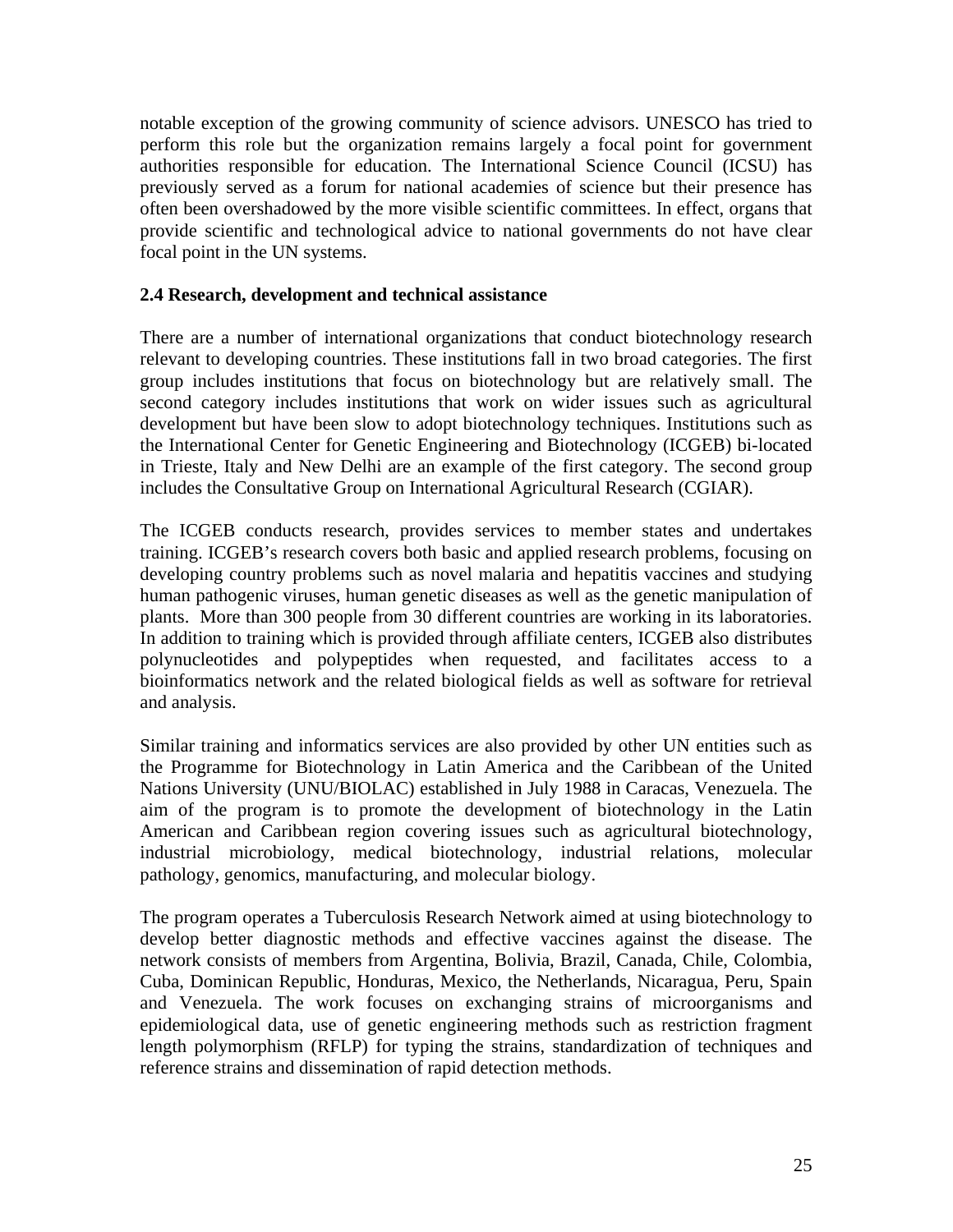These efforts are too limited to meet health and agricultural challenges facing the tropics. While modern advances in genetic engineering offer possibilities to address some of these challenges, there are limited incentives for the private sector in the industrialized countries to develop crops for tropical conditions. In agriculture, for example, public sector funding to the Consultative Group on International Agricultural Research (CGIAR) has been declining at a time when major biotechnology corporations are focusing on temperate crops. This trend suggests that tropical countries are unlikely to benefit from the biotechnology revolution taking place in industrialized countries unless there is a substantial increase in the flow of financial resources, access to new technologies and radical change functioning of the CGIAR. Without such reform the CGIAR will soon be reduced to a network of gene banks and natural resources conservation agencies with little capacity to contribute to food security in developing countries.

The CGIAR reports that it has been spending 40 percent of its funds in Africa (CGIAR, 1998). Success, however, has been limited, except in areas such as the biological control of cassava mealy bug and the diffusion of improved varieties of maize, wheat, barley, cassava, and a few other crops. This should not come as a surprise, since the success of the Green Revolution was dependant on the availability of a large pool of scientific and technical knowledge available in the public domain. The Cold War provided an ideal geopolitical imperative for mobilizing and using the publicly available agricultural knowledge to meet the food needs of parts of Latin America and Asia (Juma, 2000b).

Both of these models seek to promote the use of biotechnology but suffer from a wide range of limitations. International agencies lack the resources needed to mount major programs. The CGIAR has on the other hand been too slow to adopt biotechnology techniques. Political uncertainty over the future of biotechnology, especially among European countries that are the main donors to international organizations is a major source of influence on policy of international institutions regarding biotechnology. A global biotechnology governance approach that does not take into account the impact of national policies towards biotechnology in industrialized countries will most likely not function effectively.

The overall effectiveness of biotechnology activities in international organizations will depend largely on the extent to which they are integrated into national research and development systems. Furthermore, evidence from a wide range of studies shows that the adoption of biotechnology products is often related to the degree to which private enterprises (domestic or foreign) are linked to the research and development processes. International organizations often face major challenges in designing activities that effectively involve the private sector.

Close cooperation between international institutions and the private sector will occur in very specific areas. In some cases, institutions such as the United Nations may not be the most suited to partnerships with the private sector, especially where cooperation involves product development. This does not mean that the UN would have no role. To the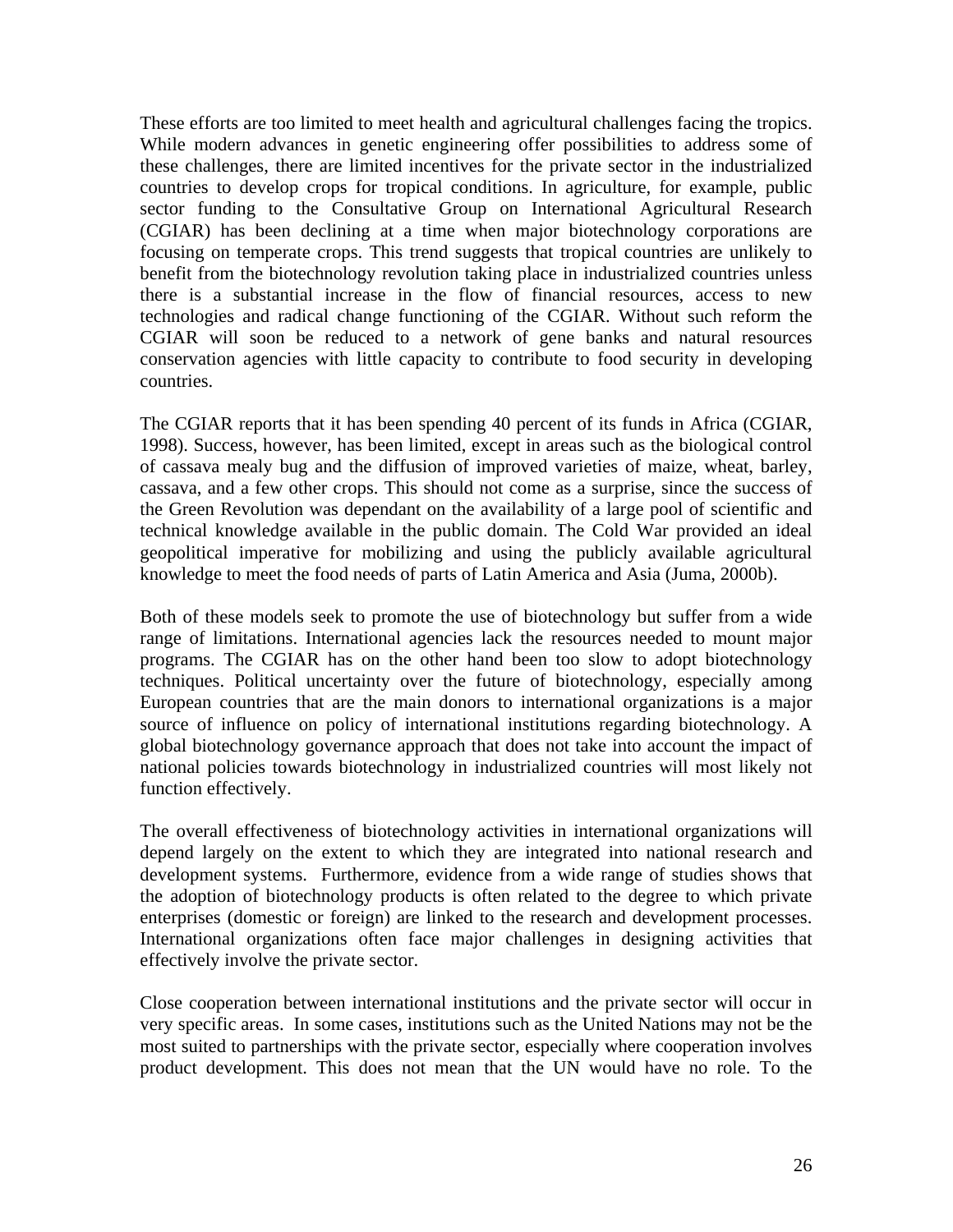contrary, what is needed is to find a role that the UN can perform well and leave product development activities to institutions that are better suited to this purpose.

# **2.5 Monitoring and reporting**

Monitoring trends and reporting on progress are key functions of United Nations agencies. Many of these institutions have elaborate mechanisms for these tasks, which include national offices. The World Meteorological Organization (WMO) collects data related to changes in the weather and has played an important role in providing information for international decision-making on issues related to global change. Other institutions also monitor technological development, especially for purposes of setting performance and safety standards. Examples of these institutions include the International Standardization Organization (ISO), the International Civil Aviation Organization (ICAO) and the International Telecommunications Union (ITU). Other organizations that monitor and record technological trends include the World Intellectual Property Organization (WIPO)—although these functions are limited to intellectual property information. Many of these organizations operate through networks of national and regional institutions and the information is brought together for setting standards or making rules.

In the field of environmental management the function of monitoring technological development is currently restricted to a few institutions that work on specific technical problems such as developing substitutes for ozone-depleting substances. The ozone regime has a strong scientific and technological basis and is structured to focus on identifying alternatives to ozone-depleting substances. In addition to the technology monitoring function, it also has a mechanism for providing financial assistances to countries to phase out ozone-depleting substances. Efforts to replicate this regime have not been successful and many similar efforts such as the UN Framework Convention on Climate Change continue to face implementation difficulties because they focus on emissions targets and pay less attention to technological change.

On the whole, the international system does not have robust a institution or mechanism for monitoring technological development of relevance for developing countries. The only major effort to do this was the now defunct United Nations Centre for Science and Technology for Development (UNCSTD). This Centre has been succeeded by the UN Commission on Science and Technology for Development which has the potential to perform some functions related to technology monitoring. Much of this work has so far been carried out by advocacy organizations, such as the Rural Advancement Fund International (RAFI), which focus on identifying the negative aspects of technological change and corporate control in agriculture and other related fields. There are similar activist organizations that carry out similar tasks but focus on issues such as intellectual property rights. But there are no major institutions that monitor technological development with the aim of identifying those that might benefit developing countries.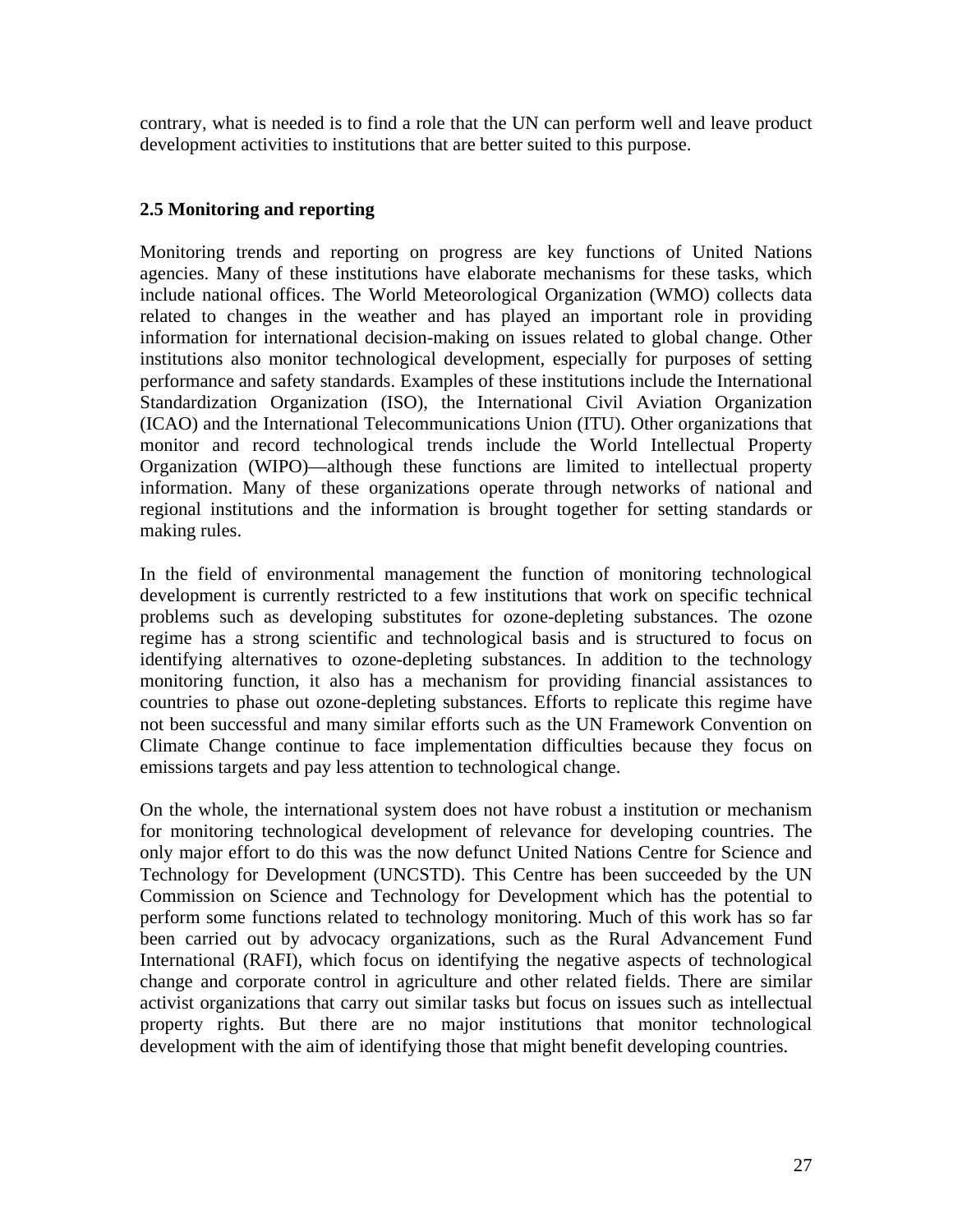There have been efforts to fill this gap through the creation of various clearinghouse mechanisms under international conventions, but they have all failed to perform this tasks do to the complexity of the task, undue politicization of the task, and limited competence in international organizations. Evidence from agricultural biotechnology suggests that active efforts will need to be made to find an efficient way to identify emerging technologies of relevance to developing countries. The pressure of biotechnology firms to commercialize their products in the best available markets have usually opted to exclude technologies that might be relevant for developing countries long before they are tested. Developing countries, on the other hand, have been too slow to devote resources to this task as part of their technology cooperation initiatives.

## **2.6 Operations**

Operations functions among international organizations range from the implementation of specific projects, technical assistance to the provision of finances in various forms. This is probably one of the most contested functions of the United Nations and its sister organizations. Many of these functions could be performed by the private sector. Concepts such as "global public goods" are in danger of being used to justify the continued involvement of international organizations in operations program that could be better undertaken through private or non-governmental initiatives. The full impact of the role of international organizations in project implementation needs to be reviewed, especially in relation to technological development in the developing world.

## **3. FOSTERING INSTITUTIONAL INNOVATIONS**

The kinds of institutional innovations needed to promote the utilization of technology in developing countries should be considered as part of an overall strategy to redirect technology to meet human needs. In other words, discussions on biotechnology, for example, need to be considered in the wider context of agriculture, health and environmental management. This approach, however, does not mean that individual strategies are irrelevant. To the contrary, operational issues will need to be handled on a case-by-case basis but the governance structure for handling individual cases must be supportive of the overall goal of bringing technology to solve human needs. In the discussion that adheres to the elements of such a governance program is drawn largely from examples taken from the biotechnology and pharmaceutical sectors but these elements are generic and could apply equally well to other fields of technology.

## **3.1 Policy guidance**

## *Link science, technology and human development*

Global governance of technology is largely an expression of the collective will governments and other actors to recognize the importance of science and technology in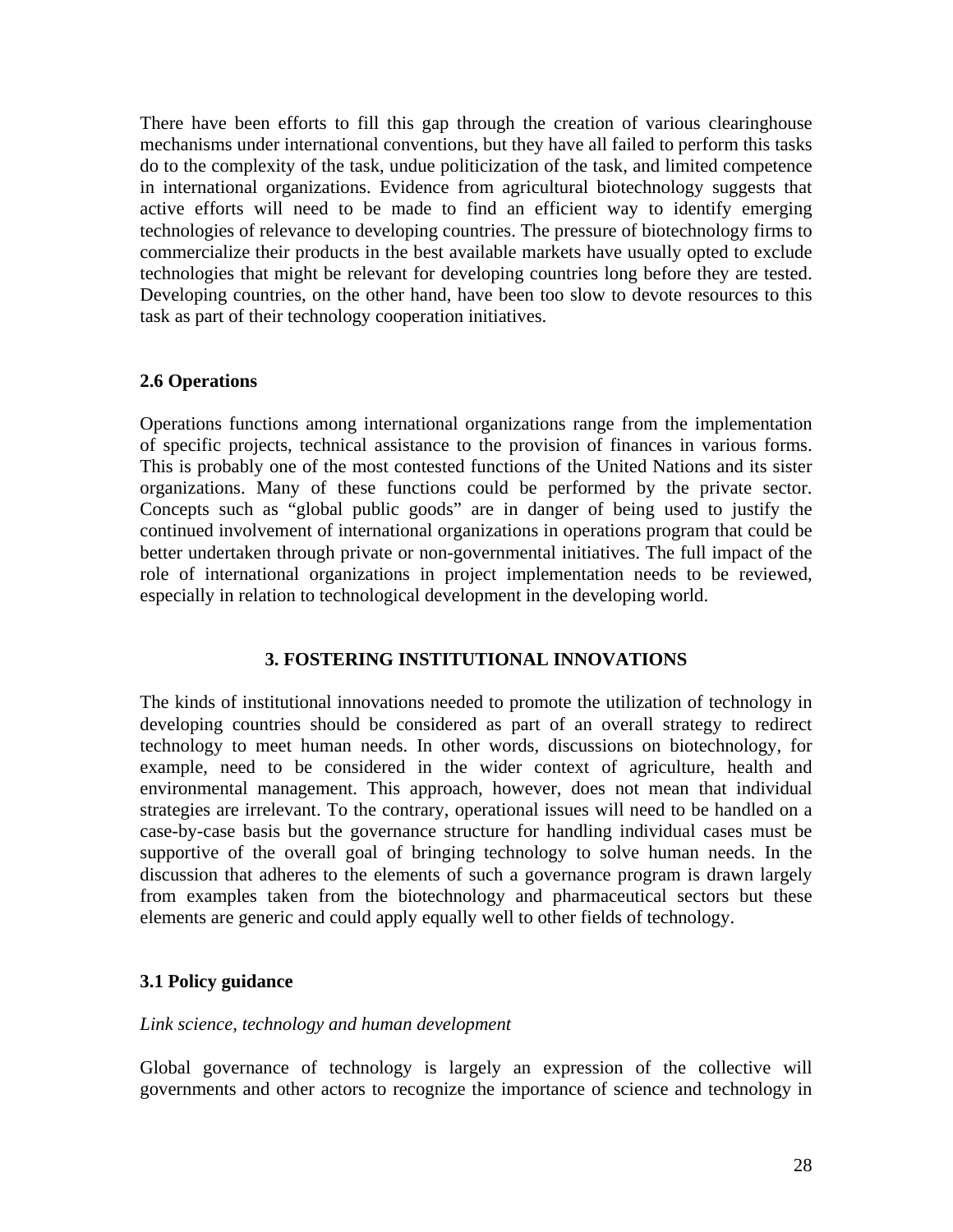development. The global system will only be as effective as individual governments want it to be. This suggests that the first major step in global technology governance is reforming national policies and positions in international fora to reflect the essential considerations and underlying ethical values.

For most developing countries, especially those in Africa, issues such as public health, food and nutrition, energy and environmental conservation have become serious public policy issues, and yet national governance structures have not been adjusted to reflect this reality. It is here that the challenge really starts. For example, countries that give national priority to science and technology will also seek to articulate the same vision at the global level. This requires a wider disclosure of the policy implications of the various choices available to a country in the generation, adoption and consumption of technology and its products.

Recognizing these links, however, will require greater investment in policy analysis capacity, especially given the fact that the development theories used by the dominant institutions have yet to recognize the central role played by science and technology in development. These institutions have a long way to go before they recognize that a failure to address development challenges is a result of poverty of ideas rather than the lack of adequate financial resources.

# *Undertake policy research*

The limited understanding of the role of science and technology in economic transformation is one of the main barriers of the global system not successfully governing technological change. United Nations institutions that have internal competence in science and technology capacity are far removed from the locus of diplomatic and political power. For example, the United Nations Institute for New Technologies (UNU/INTECH) was established to undertake policy research on these issues but there are no effective mechanisms for ensuring that its outputs are used by other United Nations agencies. UNU/INTECH has at times served as a source of input into the work of UNCSTD, but this has been done on an ad hoc basis. As the Vitamin-A and terminator examples have shown, there is a great deal of confusion in the debate on the benefits of these technologies. The UN system could serve as a major source of policy research for other UN agencies using existing resources. Doing this will require a greater degree of policy cooperation, especially through the office of UN secretary-general.

A practical measure that could be taken under UN leadership would be to bring the world's leading institutions in science and technology studies together to map out the frontiers of knowledge in this field and to identify new research areas that could contribute to efforts bringing science and technology to the core of development thinking. In addition to these institutions, there is also an important role to be played by schools of diplomacy. These schools could play a key role in clarifying the linkages between science and diplomacy in general and science and development in particular. The first part of this equation is being covered by institutions such as Columbia University (USA) which offers training in science, technology and international affairs.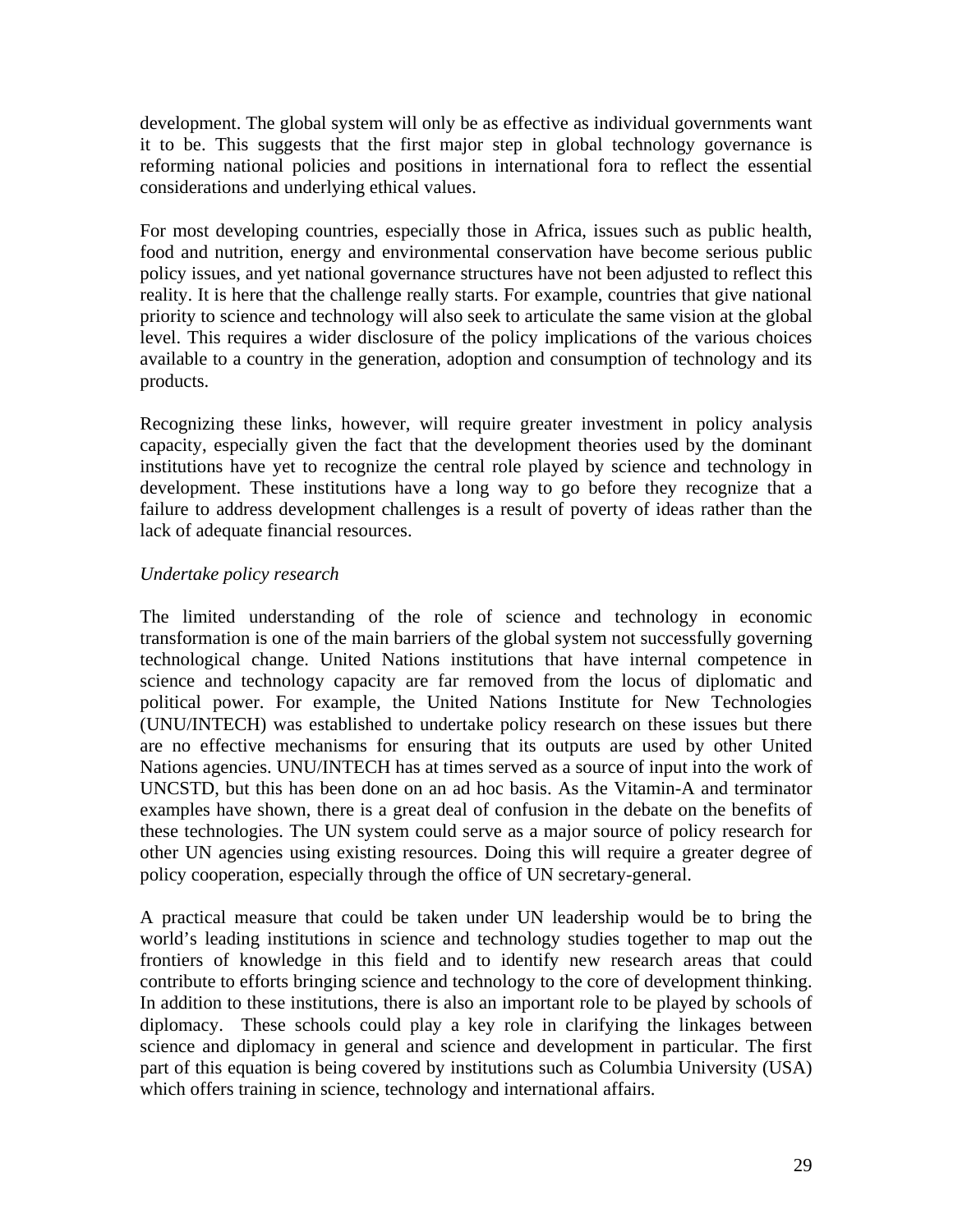# *Build policy analysis capacity*

As part of strengthening policy research capabilities, the UN could provide leadership in supporting the creation of training programs that equip policy makers with the capacity to undertake technology policy analysis. Training in "science, technology and human development," for example, would start the creation of the professional cadre needed to bring clarity to the role of science and technology in development. Currently, only a handful of universities around the world offer training in this field and efforts to create networks of researchers in this area have not been successful.

Agencies such as UNDP and institutes such as UNU/INTECH could promote this through partnerships with universities around the world in the same way the World Bank works with universities to train analysts in economic policy. Such training efforts will also help to bring the intellectual and analytical rigor needed to support policy and other initiatives in this area. Other institutions such as national academies of science could also provide leadership in this area by identifying training needs and encouraging universities to develop appropriate curricula to meet the growing need for science and technology policy analysis. Private foundations could also be encouraged to provide exploratory support to such activities.

One of the areas that require special attention is the ability to undertake negotiations on scientific and technological issues. Recent experiences in areas such as biosafety show clearly that only a handful of developing countries have the capacity to understand the complex issues surrounding the development of biotechnology and to formulate negotiating positions that genuinely reflect their national interests. Strengthening and widening such capabilities will enable national civil servants and diplomats to understand the possibilities of negotiating fairer and more equitable agreements than they have been able to do thus far (for example, see Box 1.4 on the Biosafety Protocol or the discussion on TRIPS above). In additional to international diplomacy, negotiating capacity is also needed when dealing with technology acquisition or transfer arrangements. While the former entails building up capacity in science advice in the foreign affairs departments, the latter involves negotiating capacity levels in enterprises and other non-diplomatic institutions.

## *Promote global policy advocacy*

One of the most difficulty challenges in international development is providing effective policy advocacy on emerging issues. Previous advocacy efforts through mechanisms such as commissions have played an important role in placing new issues on the global agenda. One of the most successful efforts was the World Commission on Environment and Development under the former Norwegian Prime Minister Gro Harlem Brundtland that provided the political impetus for the concept of sustainable development. Other commissions have sought, albeit with little success, to emulate this effort.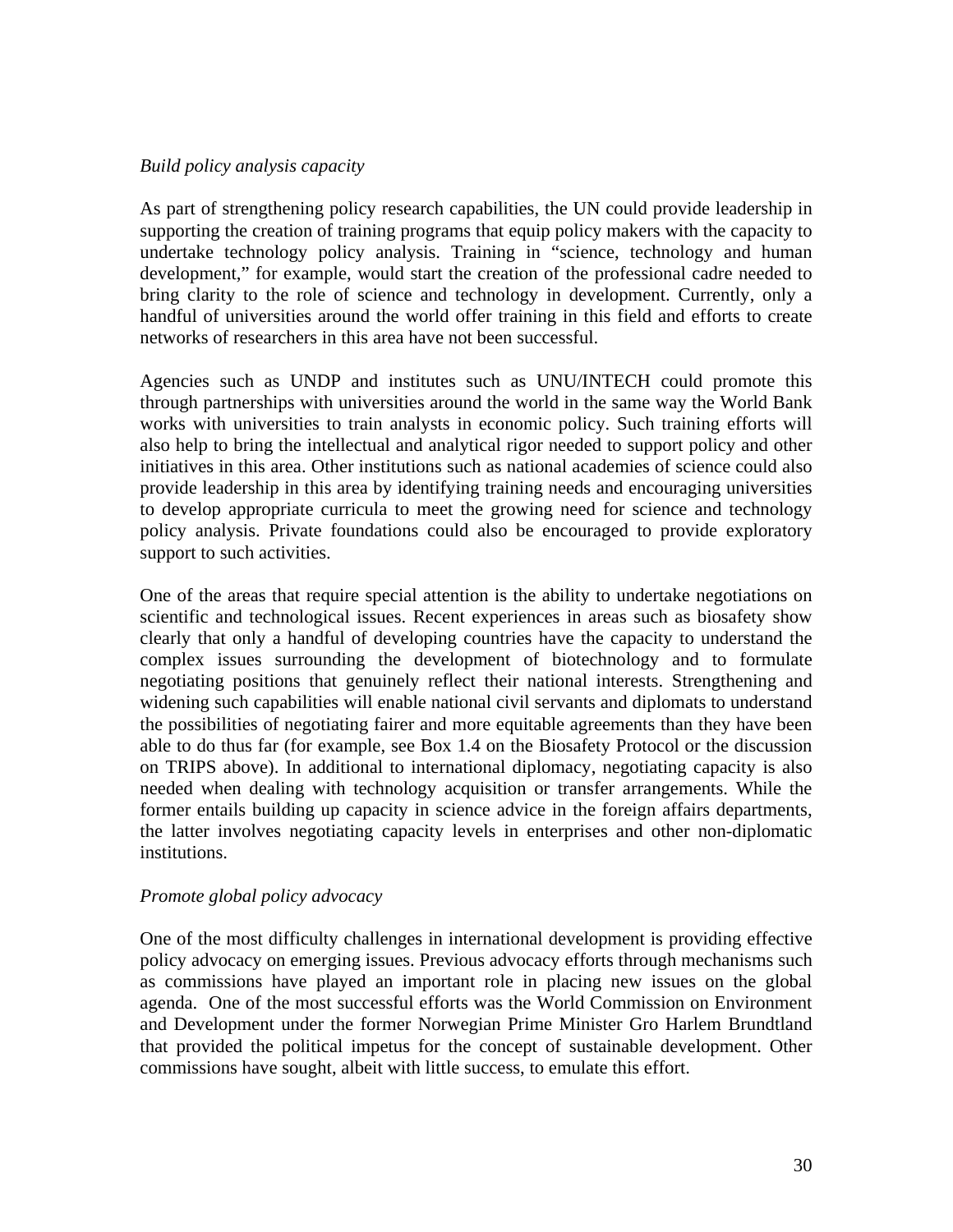It would be unwise to seek to mimic the experiences of previous commissions but some lessons can be learnt from past commission. Issues such as conceptual clarity, intellectual autonomy, personal leadership, sovereign activism, public consultation, transjurisdictional outreach and urgency are elements that should form part of any serious global policy advocacy program on issues of science and technology.

One of the main reasons for the success of the Brundtland Commission was the commitment to the integration of environmental considerations into activities of existing institutions. This commitment not only helped reduce possible conflicts between existing institutions, but it make it possible for these institutions to reallocate their resources to support environmental activities without requiring additional resources.

The Commission on Macroeconomics and Health recently set up by the WHO aims to do for health what the Brundtland Commission did for the environment. There is need to set up a Consultative Group on Global Health Research to bring under one umbrella the diverse public-private partnerships in this area. This would make for far better coordination in this crucial aspect of human development. Such a group could help to identify the key issues needed to strengthen global public health institutions. The decision of the United States to define HIV/AIDS as a national security issue raises the profile of global public health. It notable that the US decision has not been followed by other developing countries despite the clear recognition that HIV/AIDS and even hunger constitute clear national security challenges. The UN, especially the office of the secretary-general, could play an important role in promoting a better understanding of the linkages between science, technology and the wider issues of international peace and security (Juma, 2000c).

Most of the major UN or international agencies, agreements and institutions have science and technology mandates that could be strengthened through such an advocacy process. The WTO, for example, has provisions on technology transfer and access to patented products whose implementation could receive political support from such wide-ranging consultations and advocacy. Clarity on the policy implications of the options that TRIPS allows on access to patented medicines in particular may be helpful in resolving some of the uncertainty in this regard in domestic legislative and other measures. Leaving such matters only to NGO forums may be an inadequate solution. Already the European Union has begun a dialogue with interested parties on this issue and the WTO and WIPO should follow suit. Similarly, technology cooperation provisions in environmental conventions such as the CBD could receive renewed attention.

## *Refocus institutional mandates*

The role of science and technology in development is reflected in the mandates of a wide range of treaties and organizations. However, these treaties and organizations have so far not explored ways of realizing these objectives. The WTO, for example, has committed itself to promoting technology transfer and cooperation, in addition to protecting intellectual property rights. However, it has done little about this so far. As we have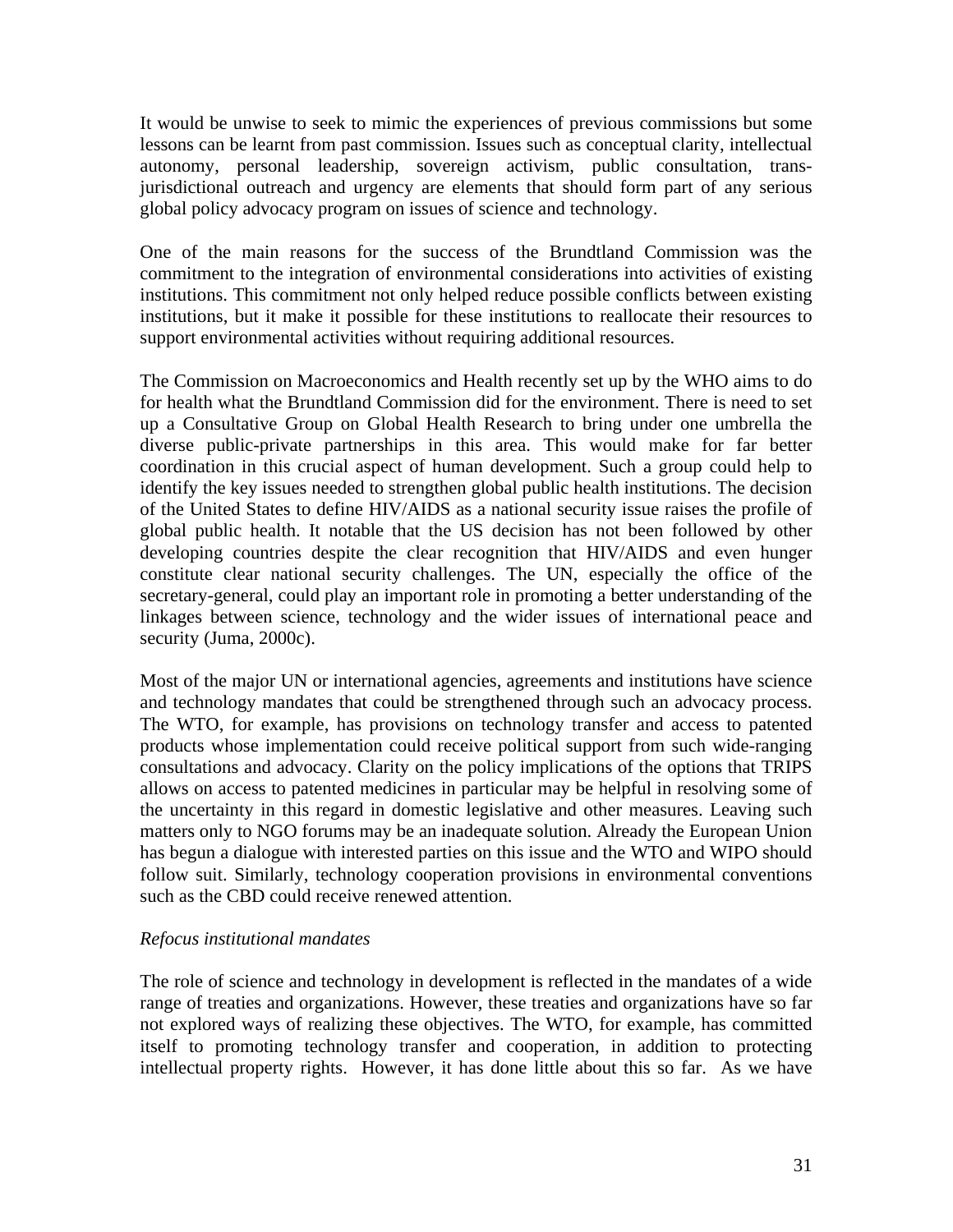seen, the Montreal Protocol on the ozone layer did little to transfer the necessary substitute technologies despite a commitment to do so.

The Convention on Biological Diversity has clear technological goals that have received little attention over the years. To the contrary, much of the work under the CBD has focussed on safety issues without examining the technological basis for such discussions. A focus on technological development would provide greater opportunities for the two bodies to go beyond current tensions and focus on constructive activities of relevance to developing countries.

## *Improve decision-making processes*

There are four core principles of good governance: political accountability; participation and ownership of policies; predictability and impartiality in the application of rules; and transparency. Rule-making organizations, in particular, need to ensure that all these principles are followed, ensuring that the rules made are willingly adopted and faithfully adhered to by all members. The WTO has to ensure that its smaller-sized members do not feel excluded from the secretive, deal-making meetings that characterize the way sensitive and controversial issues are resolved in that organization. Similarly, the Bretton Woods institutions should ensure that its members fully understand and "own" the decisions and conditions imposed on them when faced with financial crises.

# **3.2 Strategic considerations**

# *Provide strategic guidance*

Current discussions on the role of biotechnology in developing countries are not guided by any strategic considerations. Providing such guidance entails reaching an agreement on a program of work involving a specific technology for a specific place or community of people. It is generally accepted that local priorities should determine the nature of such programs, but most international institutions have tended to promote their own ideas at the expense of local initiatives. Many development strategies and action plans in developing countries are a product of donor interests and not local priorities.

Today many of the decisions regarding biotechnology are greatly influenced by the industrialized countries with little consideration of local priorities and needs of developing countries. Shifting the focus from these historical practices will require strengthening the capacity of developing countries to define their needs. In some cases, it will require the applications of the principles of ethical diplomacy to show some respect for local priorities.

Institutions such as the UNDP that are charged with coordinating developing activities at the national level carry a major burden of responsibility to ensure that local needs and priorities are fully taken into account in the various international initiatives. It is also their responsibility to ensure that other international agencies do not become the conduit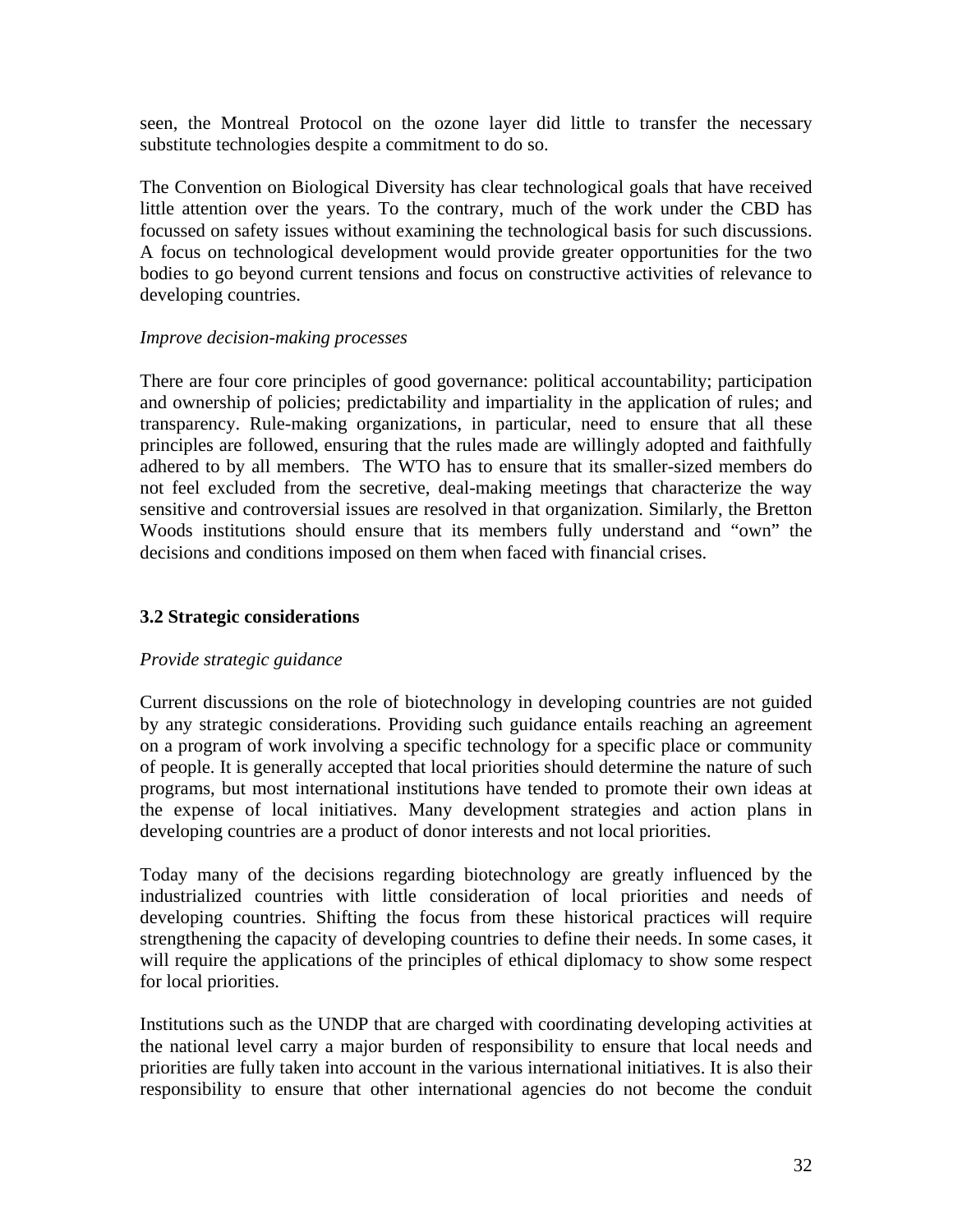through external influence and spent on local governance systems. Timely strategic advice is what developing countries need when faced with the more skillfully articulated demands of the technology suppliers of the industrialized world.

# *Forge functional technology alliances*

The creation of a program of work should be accompanied by the identification of all the actors with functional relevance. These actors will include government agencies, industry, civil society and private individuals that can make specific contributions to the implementation of the program. A technology alliance can evolve depending on the nature of tasks to be performed and the kinds of actors needed at specific times. For example, early stages following problem identification may require global searches for relevant technological solutions, knowledge or property holders as well as prior examples of the use of such technologies.

Later stages of the development of the technology may involve alliances of enterprises involved in the commercialization of the technology. The choice of actors therefore should be determined by the functions that need to be performed, not merely by their stated mandates. This process requires expertise in technology management that is often lacking in developing countries. However, cases of previous experiences show that such expertise can be acquired through learning-by-doing.

One of the most critical elements in the creation of technology alliances is the identification of product champions. These are individuals who are committed to the development of particular technological systems, are familiar with their intricacies and are recognized by their peers, colleagues, and legitimate leaders. But, in many cases, authority over technology projects tends to rest with program officers in public institutions rather than product champions who have invested in promoting the successful adoption of a particular technology.

There are a number of examples of functional technology alliances in the health sector. Realizing that taking effective action on disseminating existing vaccines and developing new vaccines for tropical diseases requires massive finances and efforts involving organizations in both the public and the private sector, several new initiatives were taken.

The Global Alliance for Vaccines and Immunization (GAVI) represents an alliance of public and private sector partners such as the Bill and Melinda Gates Children's Vaccine Program, the International Federation of Pharmaceutical Manufacturers Associations (IFPMA), public health and research institutions, national governments, the Rockefeller Foundation, UNICEF, the World Bank Group and the World Health Organization (WHO). The international AIDS Vaccine Initiative (IAVI) and the Medicines for Malaria Venture (MMV) are set up to develop vaccines and medicines for specific diseases.

IAVI is a global non-profit organization that has been funded by public international organizations like the World bank and UNAIDS as well as by government agencies such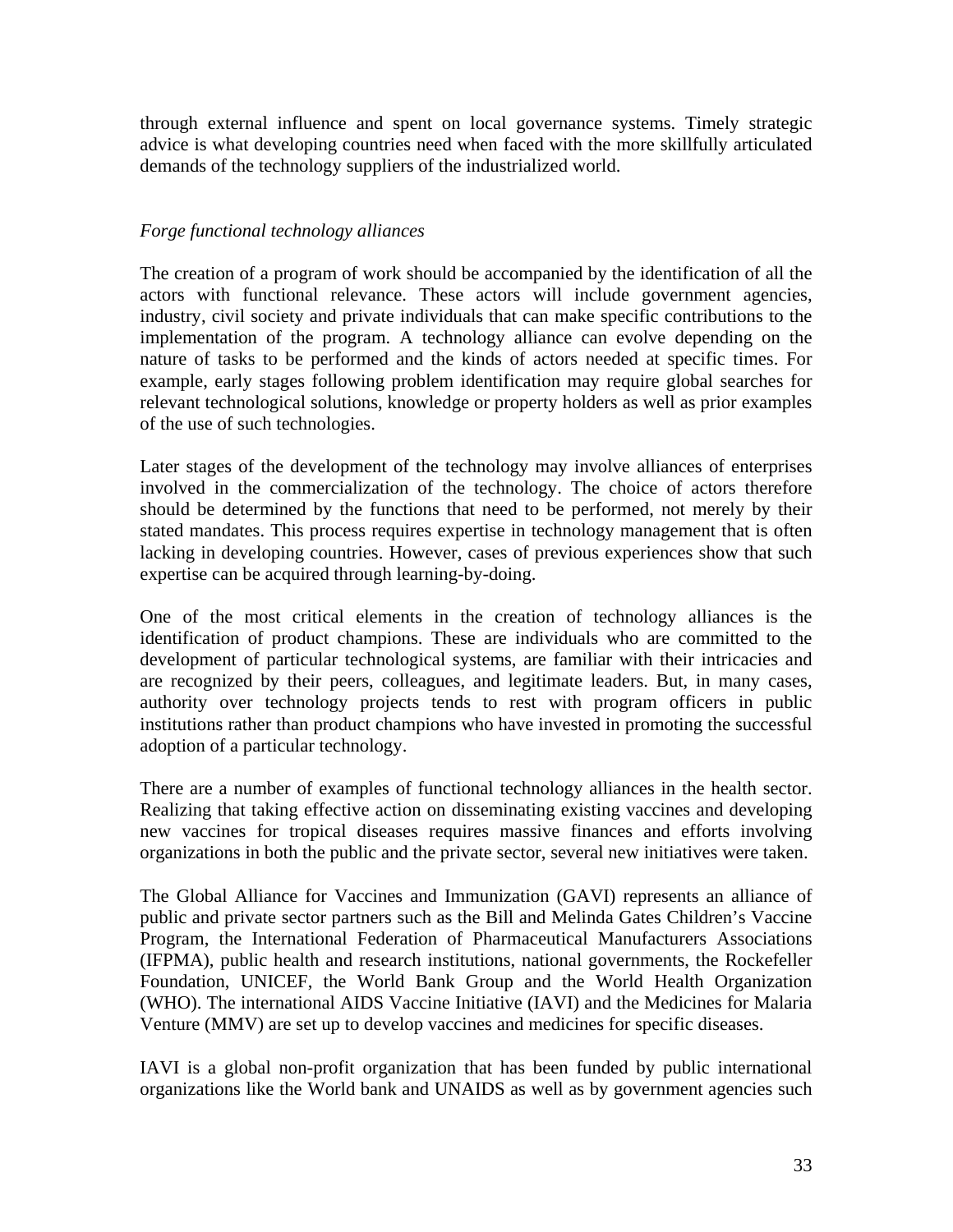as the UK DFID and the USAID. Its major donor is, however, a private foundation, the Bill and Melinda Gates Foundation, although there are many others. MMV, also funded by the Bill and Melinda Gates Foundation, is a similar public-private initiative taken by the WHO and the World Bank with funding from many private organizations, including the International Federation of Pharmaceutical Manufacturers' Association.

Forging functional alliances will need to take into account the decline of scientific and technological infrastructures, especially in Africa. This decline has been associated with the flight of trained expertise to other parts of the world. It is estimated that some 30,000 African Ph.D. degree holders live outside the continent (UNESCO, 1999). Most students—especially males—who study aboard do not return because of the poor state of the research environment. Previous efforts to address this problem have tended to focus of activities that encourage students to return to their home countries (Juma, 2000b).

An additional way of using the available expertise is to seek to link students of African origin to research alliances focusing on African problems. Under this premise, the expertise can be mobilized to contribute to research activities irrespective of the physical location of the people and can take advantage of the growing globalization of research activities. New forms of research alliances could emerge that would be open to those interested in contributing irrespective of their origin or association. Taking this approach could turn what appears to be a serious problem of "brain drain" to an investment that can be used to respond to specific scientific and technological challenges through functional alliances (Alberts, 1999).

## *Create incentives for innovation*

These efforts will not be sustainable in countries that do not provide concurrent policy reforms to support technological and institutional innovations. So far, the issue of policy reform has been colored by a history of macroeconomic initiatives that did not take into account the importance of technological and institutional innovation. These policies assumed that the mere act of reforming macroeconomic policies would provide an enabling environment for innovation. This has not happened, and there is a need to focus national attention on policies that stimulate technological and institutional innovations. One of the areas that require special attention is the role of private enterprises and how they relate to public institutions. The recent establishment of several private-public partnerships in the generation of new vaccines and medicines has shown promise but needs to be watched carefully before it is emulated in other areas.

Evidence from other countries shows that the emergence of the private sector is in itself a product of sensible policies that creates incentives for the transformation of knowledge into products and processes. This is a key element of technological change, and it is not a surprise that rapid technological innovation is often associated with the development of private industry. This is not to argue against the role of the public sector, but rather what is needed are strategies that provide for mutual benefits between the public and private sector with support for the increased involvement of the latter in productive activities.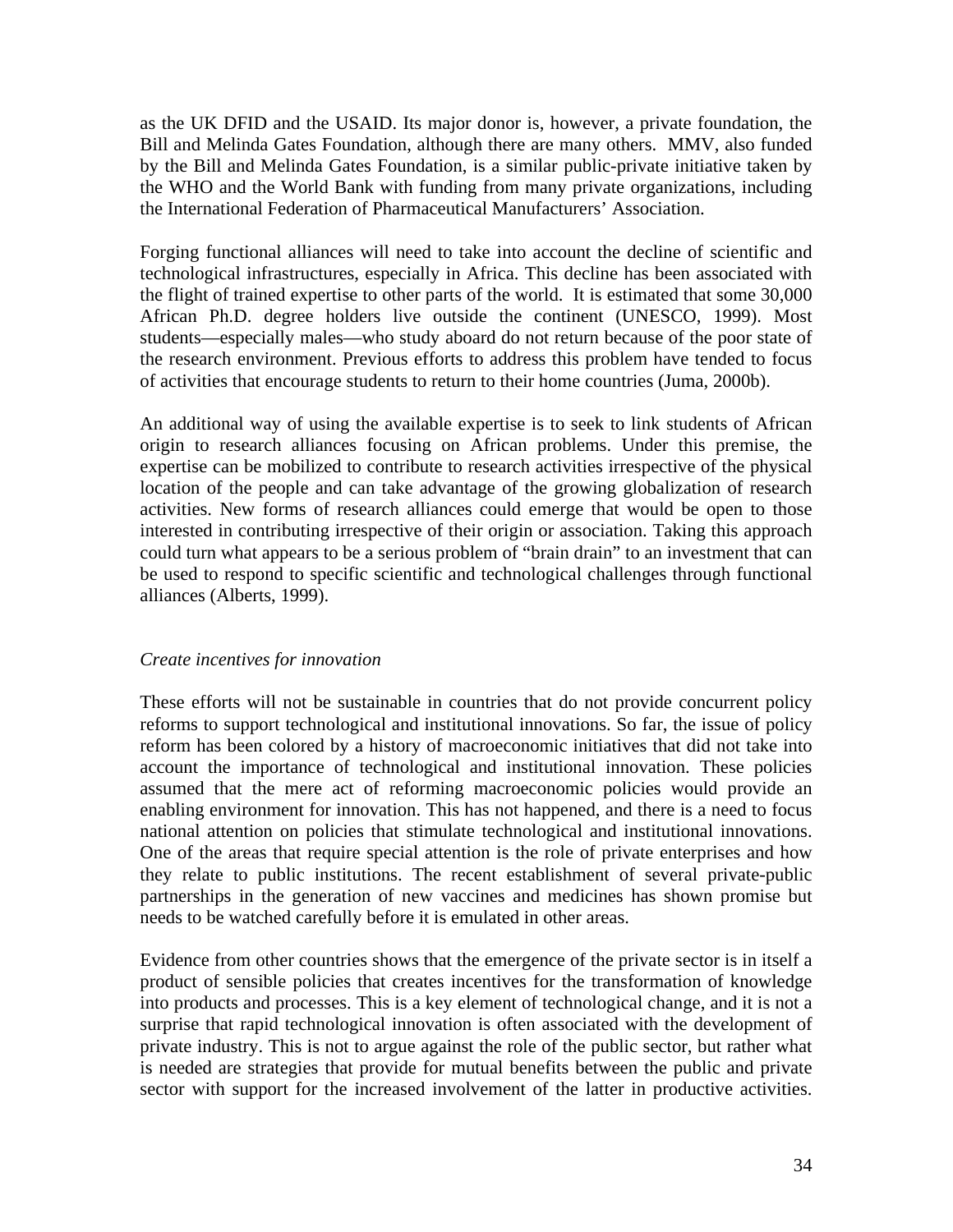Public institutions like the IARCs of the CGIAR system need to have clear IPR policies for their own innovations. Clearly instead of the profit motive these institutions may be more interested in defensive patenting to create "bargaining chips" (Barton et al, 1999).

The field of biotechnology offers a number of examples where developing countries have already identified priorities based on choice of crops and regions. In many parts of Africa, for example, governments have identified drought-resistance as one of the main targets for research. Other countries have identified salt-tolerance and disease-resistance as key priorities. In other fields such as aquaculture, disease-resistance and productivity enhancement are emerging as priorities. It is around such locally-identified priorities that research and development programs should be established. Regional research organizations or consortia can be established to enable pooling of limited resources. (Byerlee and Fisher, 2000).

# **3.3 Institutional commitment**

One of the sources of development failure is the lack of appropriate institutional commitments to research programs. There is a wide range of reasons that account for this failure. Many of them are related to weak managerial capacity, external interference and lack of adequate financial resources. Another key element is the mismatch between planning horizons that are often short-term and dictated by bureaucratic imperatives. Studies of successful technology-based programs show long periods of experimentation. Bringing program planning in line with these timeframes requires a certain degree of institutional commitment that goes beyond the political support that leads to the initiation of new programs.

Developing countries could secure this institutional commitment through a specialized treaty arrangement focusing on particular problems. This can be done more easily if small and medium sized countries are grouped at the regional level. Most of the regional cooperation agreements in the developing world are too broad to address the specific concerns associated with developing a particular technological program. A scientific and technical agreement on addressing specific diseases or food production challenges would provide the institutional commitment needed to sustain a long-term program. Such agreements could take advantage of the existence of broader regional cooperation agreements.

Last, but far from least, there is an urgent need to dramatically increase the global financing of appropriate R&D for raising human development standards in developing countries. For some time to come this effort would largely have to be met through the budgets of industrialized countries. For instance, the total of \$200 million spent by donors, CGIAR and developing country NARS on agricultural biotechnology far outstrips private investment in the developing world. The international community could, through such increased aid, support the establishment of regional National Science Foundations, modeled on the lines of the US NSF, which would provide the financial grants necessary to conduct relevant applied research. Another institutional innovation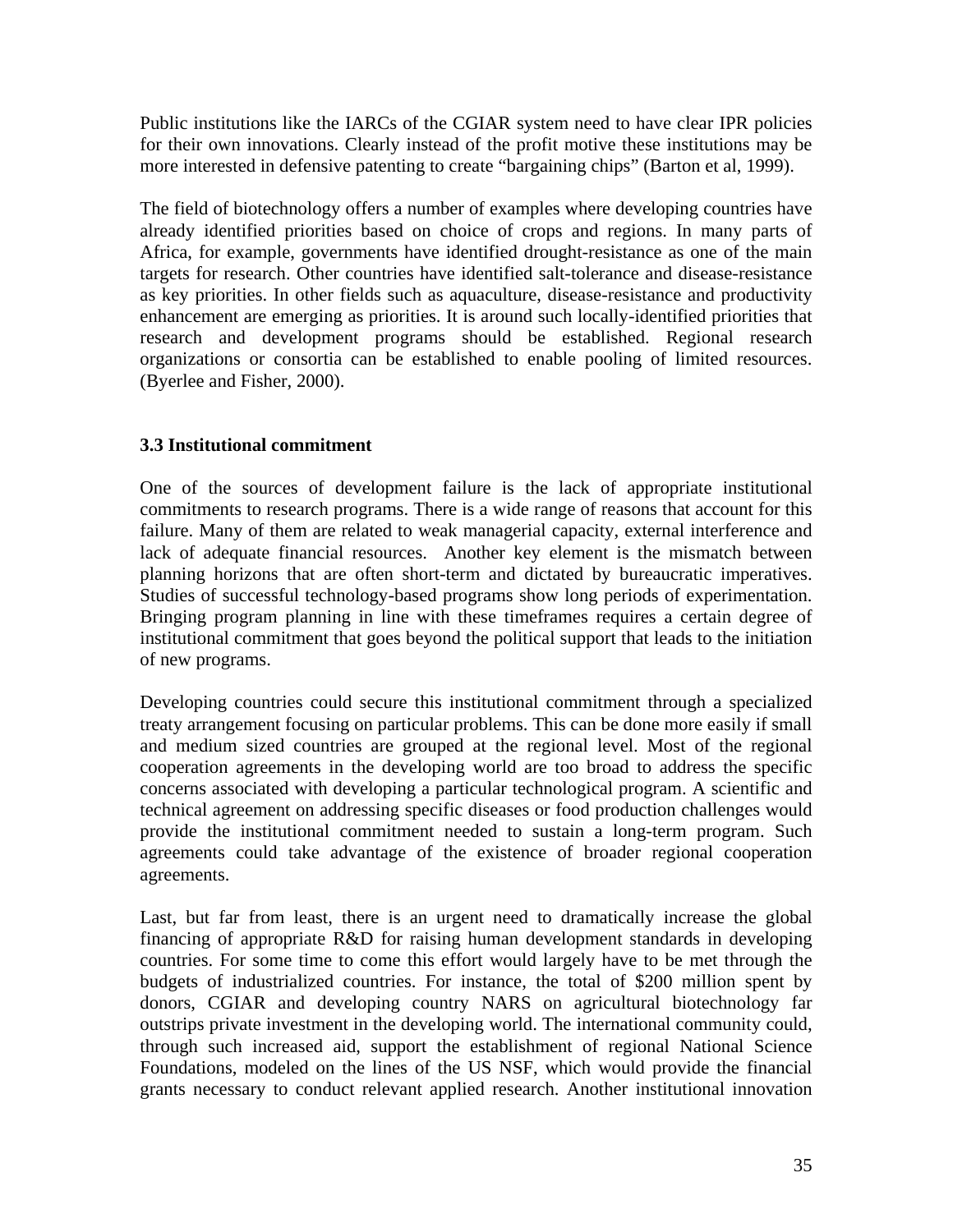could be the adoption of a revised version of legislation similar to the US Bayh-Dole Act that allows universities/research institutions to obtain patent rights over governmentfunded research. Provided that such legislative reforms ensure that the private use of research results does not adversely affect the enterprise of science itself by promoting excessive secrecy, conflict of interest or other maladies that are associated with Bayh-Dole Act, developing country researchers can hold bargaining chips in the form of patents to evoke sufficient interest in the private sector of the industrialized world.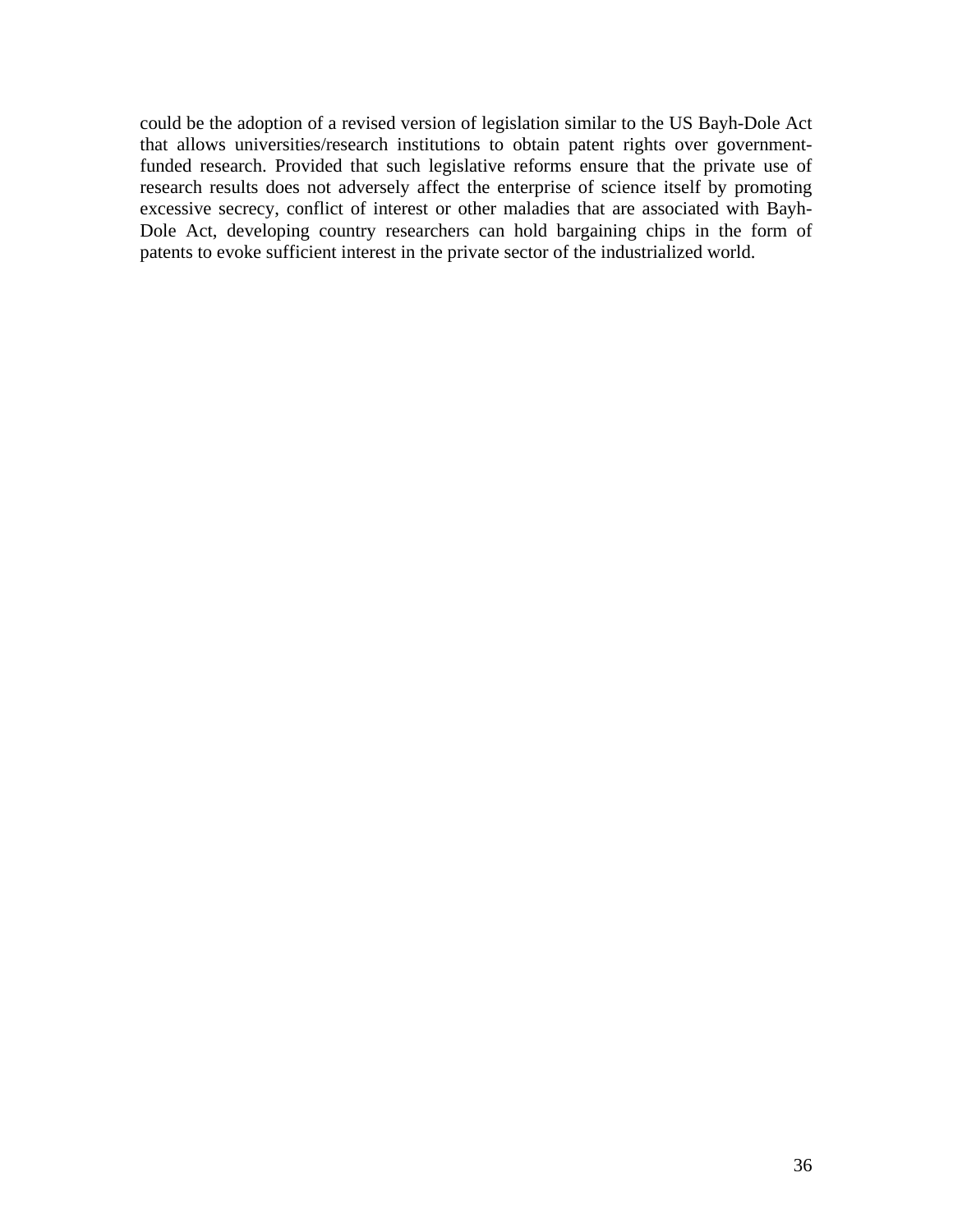### **REFERENCES**

Alberts, B. 1999. "Science and the World's Future," *Nature* (web), May 13.

- Barton, J. H., W. L. Lesser, and Jayashree Watal. 1999. Intellectual Property Rights in the Developing World: Implications for Agriculture. Paper presented at the Workshop on Agricultural Biotechnology and Rural Development: Priorities for the World Bank, Washington, D.C., 1999.
- Braithwaite, John and Peter Drahos. 2000. *Global Business Regulation*, Cambridge University Press.
- Brink, J.A., Woodward, B.R. and DaSilva, E.J. 1998. "Plant Biotechnology: A Tool for Development in Africa," *Electronic Journal of Biotechnology*, Vol. 1, No. 3 (http://www.ejb.org).
- Byerlee, Derek and Ken Fisher. 2000. "Accessing Modern Science: Policy and Institutional Options for Agricultural Biotechnology in Developing Countries", draft, 4 December, photocopy.
- CGIAR. 1998. *International Research Partnership for Food Security and Sustainable Agriculture: Third System Review of the Consultative Group on International Agricultural Research*. Consultative Group on International Agricultural Research, Washington, DC.
- Chaturvedi, S. 1999. "The Asian Biotechnology Market: Emerging Investment Trends," *AgBiotechNet*, Vol. 1, March.
- Conway, G. 1999. *The Doubly Green Revolution: Food for All in the Twenty-First Century*, Cornell University Press, Ithaca, USA.
- Daza, C. 1998. "Scientific Research and Training in Biotechnology in Latin America and the Carribean: The UNU/BIOLAC Experience," *Electronic Journal of Biotechnology*, Vol. 1, No. 2 (http://www.ejb.org).
- Dutfield, G. 2000. *Intellectual Property Rights, Trade and Biodiversity: The Case of Seeds and Plant Varieties*. IUCN, Grand and Earthscan, London.
- Engelhard, RJ. And Box, L. 1999. *Making North–South Research Networks Work*. United Nations Conference on Trade and Development, Geneva.
- Enos, J. 1995. *In Pursuit of Science and Technology in Sub-Saharan Africa: The Impact of Structural Adjustment*. Routledge, UK.
- James, C. 2000. *Global Review of Commercialized Transgenic Crops: 2000*. International Service for the Acquisition of Agritech Applications, Ithaca, New York, USA. http://www.isaaa.org
- Jha, Veena and Ulrich Hoffman (eds.). 2000. *Achieving Objectives of Multilateral Environmental Agreements: A Package of Trade Measures and Positive Measures*, UNCTAD/ITCD/TED/6, April, United Nations.

Juma, C. 1999. "The Limits to South-South Cooperation," *Nature* (web), May 27.

Juma, C. 2000a. *Science and the New Diplomacy.* Center for International Development, Harvard University, Cambridge, MA, USA.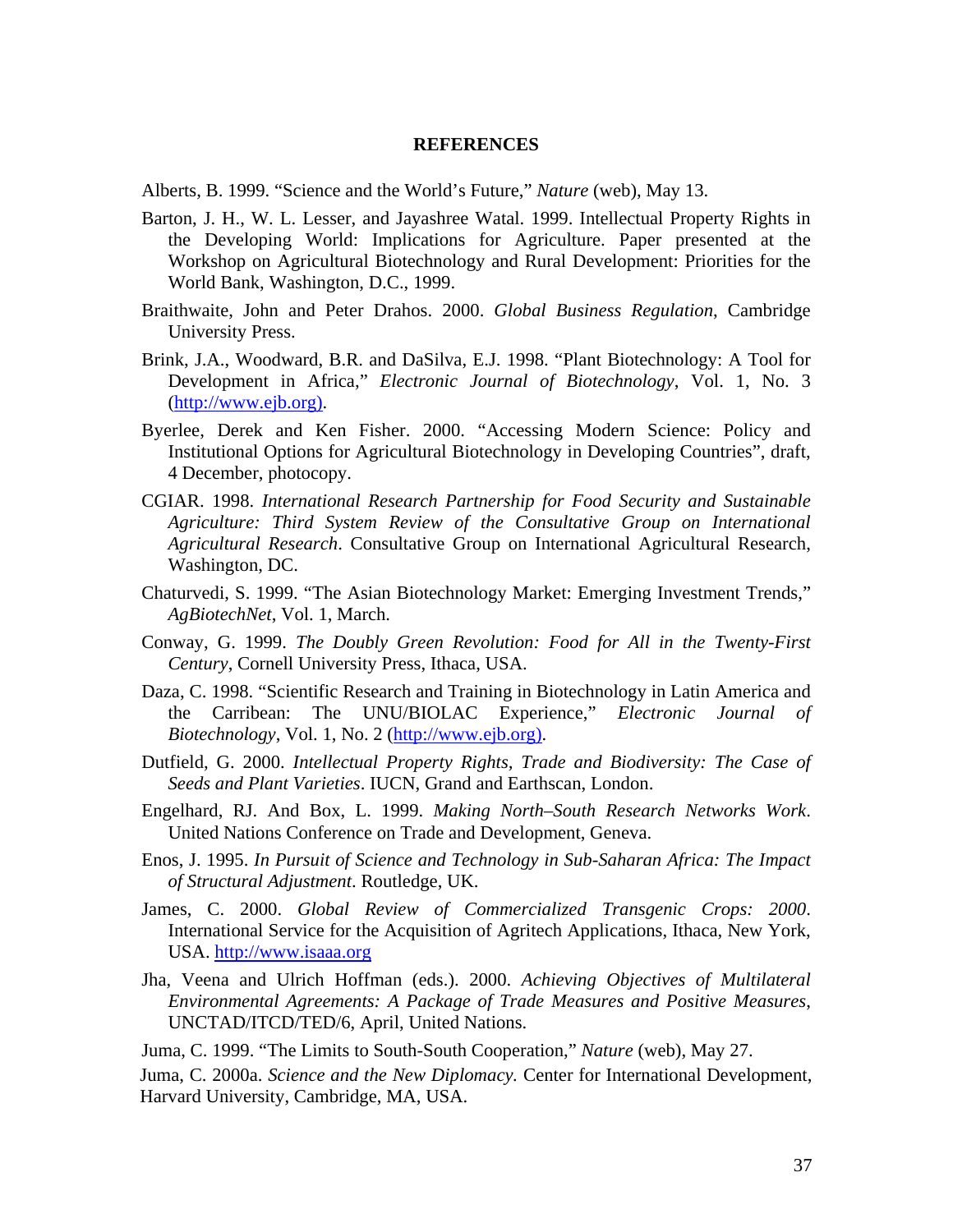- Juma, C. 2000b. *Science, Technology and Economic Growth: Africa's Biopolicy Agenda for the 21st Century*. United Nations University, Tokyo.
- Juma, C. 2000c. "The UN's Role in the New Diplomacy," *Issues in Science and Technology*, Vol. XVII, No. 1, pp. 37-38.
- Juma, C. 2000d. "The Perils of Centralizing Global Environmental Governance," *Environment*, Vol. 44-45.
- Juma, C. (Forthcoming). "International Trade and Environment," in Vertovec, S. and Posey, D. eds., *Global Connections: Globalism, Environments and Environmentalism*. Oxford University Press, Oxford, UK.
- Juma, C. and Aerni, P. 2000. *The New Genetic Divide: Biotechnology and Globalization*. Center for International Development, Harvard University, Cambridge, MA, USA.
- Juma, C. and Gupta, A. 1999. "Safe Use of Biotechnology," in Persley, G., *Biotechnology for Developing-Country Agriculture: Problems and Opportunities*. International Food Policy Research Institute, Washington, DC.
- Keohane, R. and Nye, J. Jr. 2000. "Introduction." In Nye, J. and J. Donahue eds.,
- *Governance in a Globalizing World*. Bookings Institution Press, Washington, DC.
- Kendall, H. 1997. *Bioengineering of Crops: Report of the World Bank Panel on Transgenic Crops*. World Bank, Washington, DC.
- Kim, L. 1997. *Imitation to Innovation: The Dynamics of Korea's Technological Learning*. Harvard Business School Press, Cambridge, USA.
- Kremer, Michael. 2000a. "Creating Markets for New Vaccines, Part I", photocopy.
- Kremer, Michael. 2000b. "Spurring Technical Change in Tropical Agriculture", draft, 02 November, photocopy.
- Lanjouw, J.O. 1998. The Introduction of Pharmaceutical Product Patents in India: "Heartless Exploitation of the Poor and Suffering"? National Bureau of Economic Research, Working Paper Series, no. 6366: 1-53, January.
- Lanjouw, Jean O. and Iain Cockburn. 2000. "Do Patents Matter?: Empirical Evidence after GATT", National Bureau of Economic Research, Working Paper Series, no. W7495, January.
- Levin, R.C., A.K. Klevorick, R.R. Nelson and S.G. Winter.1987. 'Appropriating the Returns from Industrial Research and Development', *Brookings Papers on Economic Activity,* 3, pp.783-820.
- Spillane, C. 1999. *Recent Developments in Biotechnology as They Relate to Plant Genetic Resources for Food and Agriculture*. Food and Agriculture Organization, Rome.
- Perkins, J.H. 1997. *Geopolitics and the Green Revolution: Wheat, Genes, and the Cold War*. Oxford University Press, Oxford, UK.
- Rybicki, E. 1999. "Agricultural Molecular Biotechnology in South Africa: New Developments from an Old Industry," *AgBiotechNet*, Vol. 1, August.
- Sachs, J. 1999. "Helping the World's Poorest," *Economist*, August 14-20.
- Sachs, J. and Warner, A. 1997. "The Sources of Slow Economic Growth in Africa," *Journal of African Economics*, Vol. 6, No. 3, pp. 335-380.